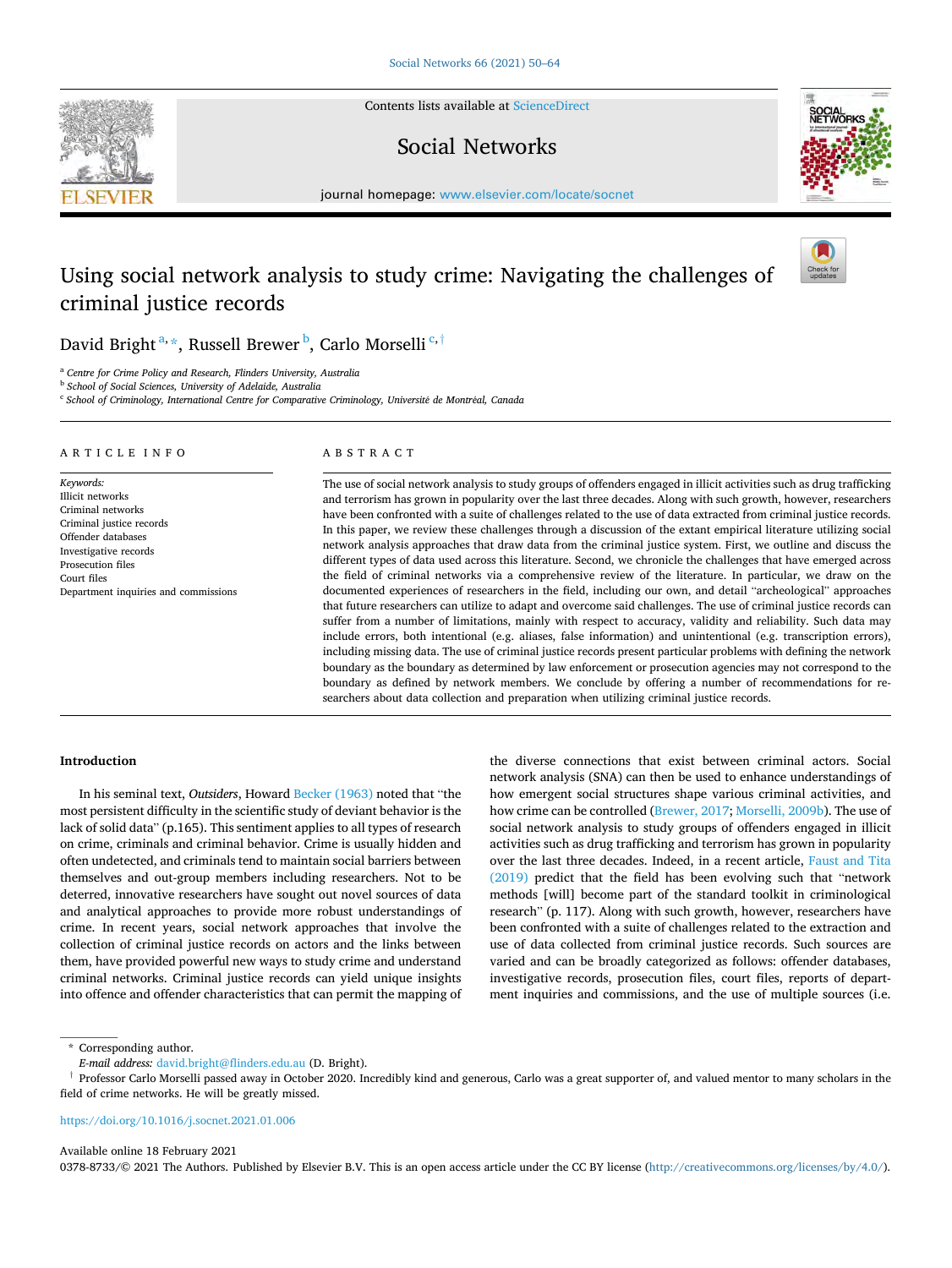#### triangulation).

In this paper, we explicate these challenges via a critical review of the literature, along with some reflections from our own research using criminal justice records. Along the way, we provide a detailed review of the extant empirical literature that utilizes data from the criminal justice system to undertake SNA. While this is not a formal systematic review, our discussion is based on a literature search protocol that adhered to strict search parameters (see protocol, below). This analysis demonstrates that the use of SNA to study crime encounters the very challenges described by Becker. The current paper identifies and critically examines some of the challenges associated with the use of criminal justice records, particularly with respect to its collection, analysis and interpretation. We argue that given the challenges and constraints facing researchers in this field, criminal network researchers must approach the field like archeologists (see [Becker, 1963](#page-13-0)), gathering limited data and adapting their observations, analyses and interpretations accordingly.

This article proceeds in four parts. First, we outline our search protocol used to find SNA research which has utilized data from criminal justice records. Second, we identify and discuss the different types of data used across this literature and the analytical techniques made possible through such approaches. Third, we chronicle the challenges that have emerged across the field of criminal networks. In particular, we draw on the documented experiences of researchers in the field, including our own, and detail "archeological" approaches that future researchers can utilize to adapt to and overcome said challenges. This paper concludes by drawing together the key points emerging from the

discussion and offers a number of recommendations for researching in the field – a way forward – which we hope will enhance consistency of research practice, equip seasoned researchers with a set of consistent approaches, provide neophyte researchers with a path to navigate a challenging terrain, and encourage new researchers to enter the field.

#### **Search protocol**

Fig. 1 presents a flow chart of the search and inclusion/exclusion processes used, including the number of articles located in the searches and the number included following implementation of inclusion criteria. We first compiled a list of empirical research studies through an exhaustive search of databases using pre-defined search terms. Databases included Google scholar, EBSCO, Informit, Hein Online, Oxford University Press Journals, Proquest, JSTOR, Sage Journals, Science Direct, Taylor & Francis Online, Web of Science, SpringerLink, and Wiley Online Library. Search terms used were: (*social network analysis*  OR *SNA*) AND (*Crim\** OR *devian\** OR *illicit* OR *delinquen\** OR *offend\** OR *co-offend\** OR *polic\** OR *law enforcement* OR *security* OR *terror\** OR *cybercrime\**). Searches were conducted between 3–5 April 2019. Two phases of inclusion criteria were then applied (see Fig. 1). In phase 1, titles and abstracts were manually reviewed by members of the research team and included only if they met the following criteria: (1) the abstract mentioned crime (including co-offending and terrorism), and (2) the abstract mentioned networks. Duplicate articles were excluded. In phase 2, articles were excluded if they did not adhere to the following selection criteria: (1) the research needed to be published in peer-



**Fig. 1.** Database search keywords, inclusion criteria and results.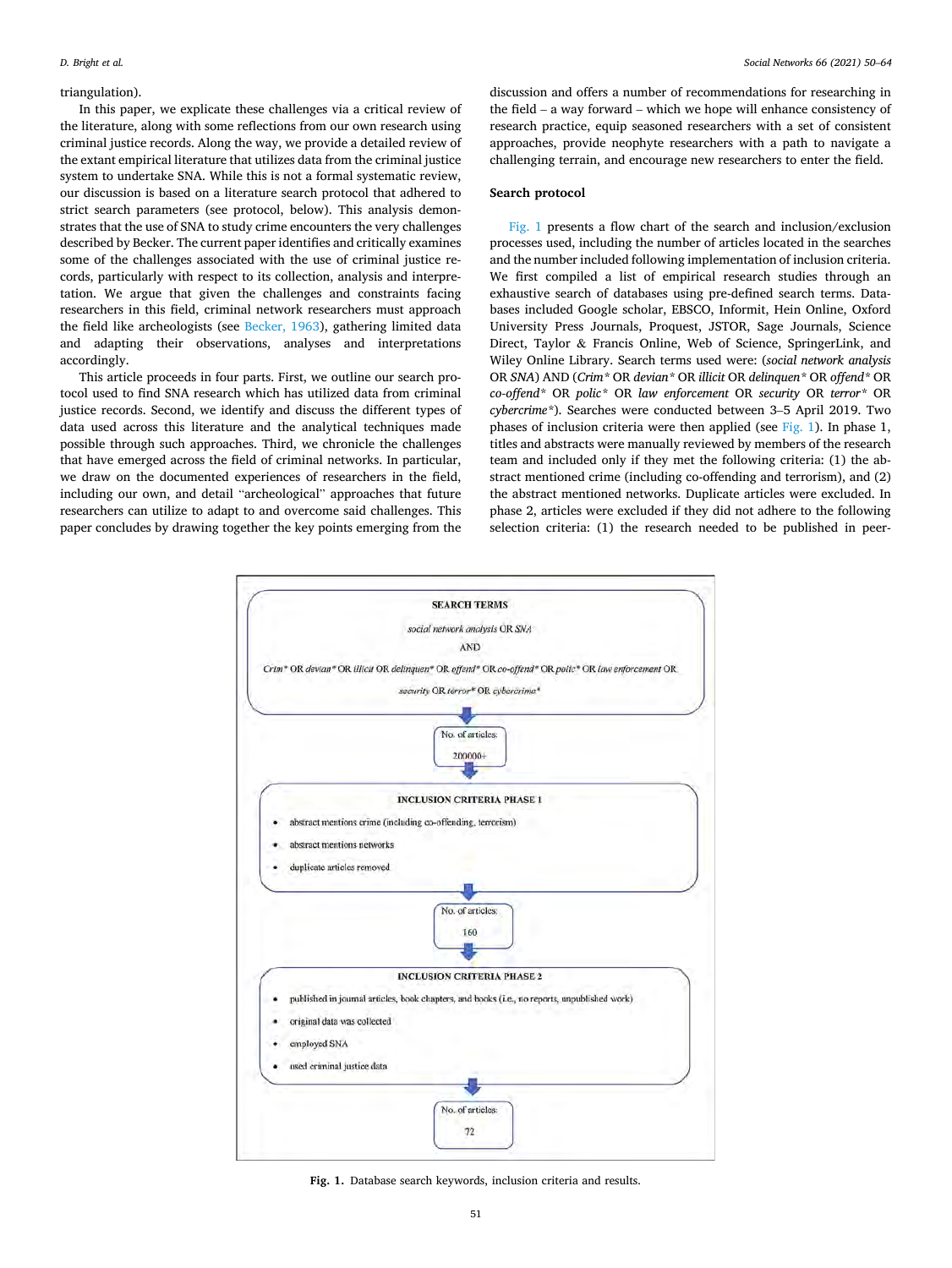reviewed journal articles, book chapters, and books (i.e. no reports, unpublished work). (2) the research needed to analyze criminal justice records obtained by the authors. (3) the analytical framework needed to incorporate social network analysis (i.e. reported social network analysis metrics such as centrality or presented a social network map comprised of actors and ties between them); (4), articles had to be available in print or online by 1st November 2018 to ensure it was indexed by the abovementioned databases at the time of searches. This two-phase process resulted in a total of 72 published works that utilized data sourced from the criminal justice system.

#### **Criminal justice system data and social network analysis**

Within the scope of the data gathering and fieldwork strategies that are more consistent with traditional social scientific methods, a large number of researchers have tapped into data sources that have previously been overlooked or dismissed. Such data sources fall under the wide scope of criminal justice data alternatives that criminologists have been using for over a century for the analysis of crime and criminal justice trends. As in other fields, network researchers within a criminological context found the same dyadic relationships that other researchers identified in their own adaptations of network analysis within sociology, anthropology, health, economics and other areas of research.

If there is one researcher who opened the field to criminal justice records, it is [Sparrow \(1991\)](#page-14-0) who made an explicit call in a seminal *Social Networks* article in the early 1990s. In that paper, he outlined the incentives and opportunities that were facing researchers who were interested in expanding the social network analytical field into a new frontier. It took roughly a decade for Sparrow's call to gain momentum. The first steps were not easy. One of this paper's co-authors recalls his first presentations at Sunbelt conferences in which he presented his first studies on drug importation networks to a skeptical reaction by a good share of the audience who initially believed that he was working for the police. In the end, the critical stance brought to the data analysis gradually reassured most of the audience that there was something beyond the "who to arrest" analytical path.

To conduct social network research on criminal networks, researchers must collect at least two types of data: data on individuals who are deemed part of an criminal network or group and data on the relations or connections between those individuals (i.e. whether or not there is a tie or edge between every pair of actors). Various forms of criminal justice records have proved particularly fruitful for both types as well as having other benefits, such as having time stamps (i.e. permitting longitudinal analysis) or including information that facilitates coding of actor and tie attributes (i.e. demographics, roles, type/ direction of a tie). The use of these sources of data for study using SNA is critically discussed below, based on our review of the existing literature. Table 1 lists the number of articles that collected data from the different data sources (a full list of articles is presented in Appendixes A–G).

Twenty studies utilized *investigative records*, with data sourced from files documenting police investigations including evidence collected/ seized as part of investigation (e.g. wiretap transcripts, physical surveillance reports, seized computer hard drives). Such data was sourced

#### **Table 1**

Number of articles by data type.

| Data Type                                                    | No. of<br>articles | Appendix |
|--------------------------------------------------------------|--------------------|----------|
| Investigative reports                                        | 20                 |          |
| Law enforcement, intelligence reports, threat<br>assessments | 5                  | 2        |
| Offender databases                                           | 13                 | 3        |
| Prosecution files                                            | 7                  |          |
| Court files                                                  | 17                 | 5        |
| Departmental inquiries or commission                         | $\overline{2}$     | 6        |
| Multiple sources                                             | 8                  |          |

from law enforcement agencies across North America and Europe (see Appendix A), and informed studies examining networks focusing on drug trafficking and manufacture ([Duijn and Klerks, 2014; Framis, 2014](#page-14-0); [Framis and Regadera, 2017](#page-14-0); [Morselli and Giguere, 2006](#page-14-0); [Morselli and](#page-14-0)  [Petit, 2007;](#page-14-0) [Morselli, 2009b;](#page-14-0) [Natarajan, 2000](#page-14-0), [2006](#page-14-0)), terrorist activity ([Mainas, 2012\)](#page-14-0), car theft and reselling ([Morselli and Roy, 2008](#page-14-0)), outlaw motorcycle gang activity ([Morselli, 2009a, 2009b; 2010](#page-14-0)); sex trafficking ([Cockbain et al., 2011;](#page-13-0) [Mancuso, 2014\)](#page-14-0), street gang activity ([Morselli,](#page-14-0)  [2009b\)](#page-14-0), prostitution rings [\(Morselli and Savoie-Gargiso, 2014](#page-14-0)), gun trafficking ([Leuprecht and Aulthouse, 2014](#page-14-0)), and hacking (Décary-Hétu, [2014;](#page-13-0) Décary-Hétu and Dupont, 2012; Dupont, 2014). Researchers have extracted social network data from these sources about ties (e.g. communication and material exchanges, kinship, personal relationships, co-participation in crime events) and actor attribute data (e.g. operational roles, hierarchical positions, trust demographic characteristics) (see Appendix A). From such data, scholars have employed a variety of analytical techniques, including measures of centralisation, centrality, cohesion, clustering, flow-betweenness, the positional importance of actors ([Cockbain et al., 2011;](#page-13-0) [Duijn and Klerks, 2014;](#page-14-0) [Leuprecht and](#page-14-0)  [Aulthouse, 2014](#page-14-0); [Mainas, 2012;](#page-14-0) [Morselli and Giguere, 2006;](#page-14-0) [Morselli,](#page-14-0)  [2010, 2009b](#page-14-0); [Morselli and Savoie-Gargiso, 2014](#page-14-0); [Natarajan, 2006](#page-14-0)), and fragmentation and brokerage to reveal broad network structures (Décary-Hétu, 2014; [Natarajan, 2000\)](#page-14-0). Researchers have also analysed variation in network structures across time [\(Dupont, 2014; Morselli and](#page-14-0)  [Petit, 2007](#page-14-0); [Morselli, 2009b\)](#page-14-0), variation in network types [\(Framis, 2014](#page-14-0); [Framis and Regadera, 2017\)](#page-14-0), network resilience (Décary-Hétu and [Dupont, 2012\)](#page-14-0), positional importance relative to specific attributes, including sentencing outcomes ([Morselli et al., 2013\)](#page-14-0), operation roles ([Framis, 2014;](#page-14-0) [Mancuso, 2014](#page-14-0); [Morselli, 2009b\)](#page-14-0), hierarchical positioning [\(Morselli, 2009a](#page-14-0), [b](#page-14-0)), as well as the simulated removal of actors and impact on crime scripts ([Morselli and Roy, 2008](#page-14-0); [Morselli, 2009b](#page-14-0)).

Five studies used *law enforcement intelligence reports and threat assessments*, which are not typically available to the public, to examine various forms of criminal enterprise [\(Hashimi and Bouchard, 2017](#page-14-0); [Malm et al., 2010,](#page-14-0) [2011; Malm and Bichler, 2013](#page-14-0)). These studies have drawn on two reports/assessments (see Appendix B) sourced from Canadian federal agencies, including the Royal Canadian Mounted Police (RCMP) and the Canadian Security Intelligence Service (CSIS). From these reports, researchers have extracted social network data about ties (e.g. business affiliates, co-offenders, known friends and relatives), as well as actor attribute data (age, gender, criminal records, affiliations with criminal groups) (see Appendix B). Using this data, scholars have employed various analytical techniques, including calculating centrality, cohesion, homophily, constraint and efficiency and conducting Exponential Random Graph Models (ERGMs) to reveal different patterns of co-offending ([Malm et al., 2011](#page-14-0)), structural variation according to tie types ([Malm et al., 2010\)](#page-14-0) structural vulnerability to disruption ([Malm](#page-14-0)  [and Bichler, 2011](#page-14-0)), and determine the positional importance of actors ([Hashimi and Bouchard, 2017;](#page-14-0) [Malm and Bichler, 2013](#page-14-0)).

A variety of *offender databases* sourced from police and correctional services have also been used to provide information about crime events, offenders and arrests. These databases, sourced from the United States, Canada, the United Kingdom, Sweden and Belgium, take a number of forms, but typically include information on all reported crimes or all arrests made within specific geographic areas (e.g. a metropolitan area, an entire state). A total of thirteen studies relied upon such data to better understand gang membership [\(Grund, Densley 2015](#page-14-0); [McCuish et al.,](#page-14-0)  [2014; Papachristos et al., 2015](#page-14-0); [Rostami and Mondani, 2015](#page-14-0)), terrorist groups (e.g. [Helfstein and Wright, 2011\)](#page-14-0), illicit drug production ([Malm](#page-14-0)  [et al., 2008\)](#page-14-0), and co-offending (e.g. [Bouchard and Konarski, 2014](#page-13-0); [De](#page-13-0)  [Moor et al., 2018](#page-13-0); [Englefield and Ariel, 2017; Iwanski and Frank, 2014](#page-14-0); [Morselli et al., 2015;](#page-14-0) [van Mastrigt and Carrington, 2014\)](#page-14-0). From these databases, researchers have extracted social network data about ties (e. g., co-participation in crime events, alleged co-participation in crime events, co-arrests, personal or professional relationships) and actor attribute data (e.g. roles, education, employment, crime types, status,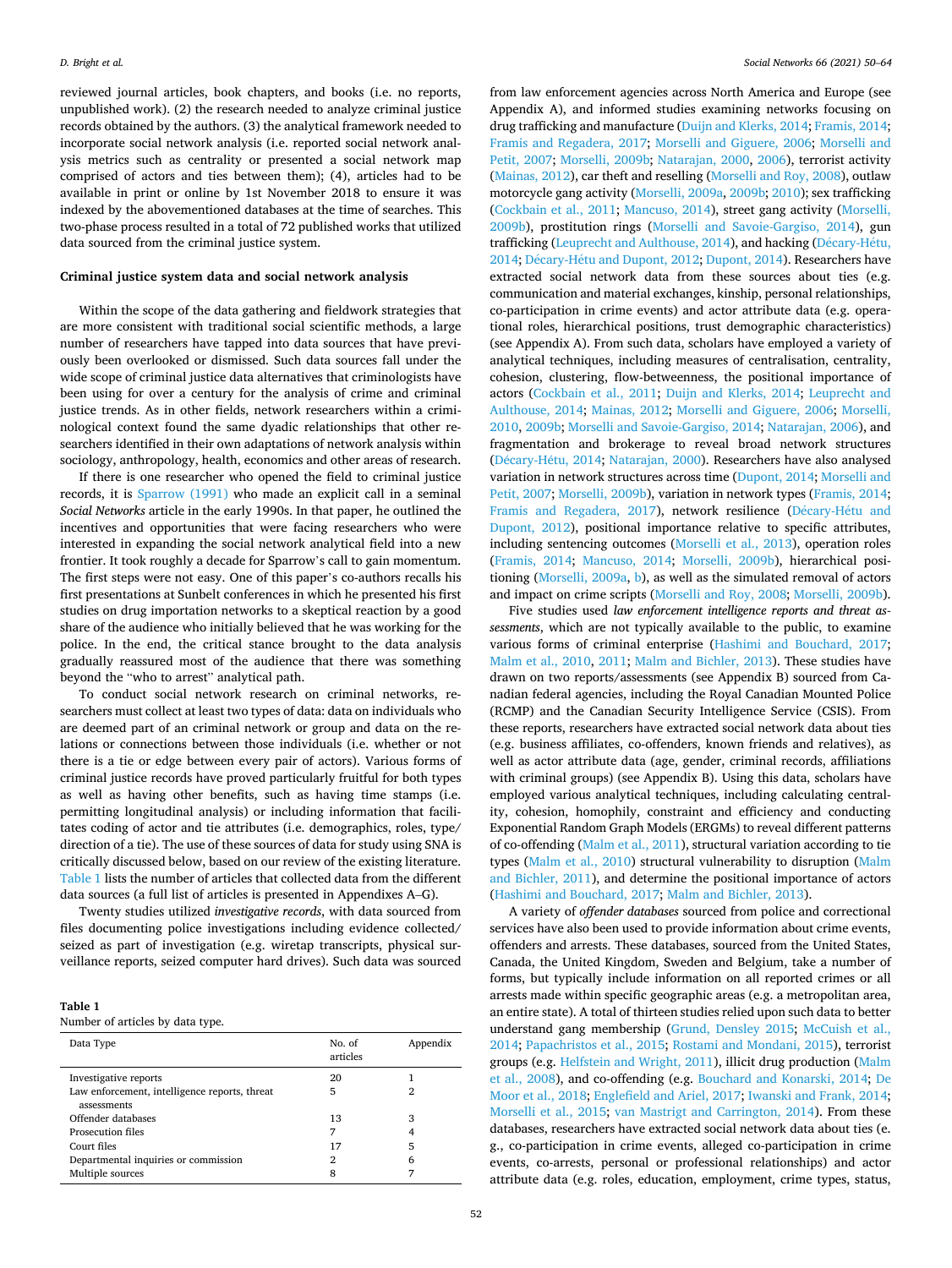drug type, geographic region, race, age, citizenship, criminal history and mobility). Using these data, scholars utilized various analytical techniques, including calculating centrality, clustering, core-periphery analysis, homophily and Jaccard similarity indices, determining the spatial temporal distribution of actors and conducting regression and ERGMs (see Appendix C). Such analysis made it possible to illustrate structural variation across different networks ([Helfstein and Wright,](#page-14-0)  [2011; Rostami and Mondani, 2015\)](#page-14-0) and time ([Iwanski and Frank, 2014](#page-14-0); [McCuish et al., 2014](#page-14-0); [Morselli et al., 2015\)](#page-14-0), and positional importance relative to investigations ([Bouchard and Konarski, 2014\)](#page-13-0), status, role ([McCuish et al., 2014](#page-14-0); [Englefield and Ariel, 2017](#page-14-0)), crime type ([Engle](#page-14-0)[field and Ariel, 2017;](#page-14-0) [Iwanski and Frank, 2014\)](#page-14-0), geographic location ([Malm et al., 2008](#page-14-0)). Researchers also analyzed the associations between ties relative to race ([Grund and Densley, 2015\)](#page-14-0), gender and age ([van](#page-14-0)  [Mastrigt and Carrington, 2014\)](#page-14-0), structure relative to status ([Papachris](#page-14-0)[tos et al., 2015\)](#page-14-0) and group type [\(Rostami and Mondani, 2019\)](#page-14-0), and spatiotemporal spread [\(De Moor et al., 2018\)](#page-13-0).

Scholars have also used *prosecution files* that include information collected and maintained by prosecutorial services in specific jurisdictions, usually in preparation for prosecuting criminal charges at trial. A total of seven studies utilized such data to provide deeper understanding of human trafficking ([Campana, 2016](#page-13-0)), people smuggling ([Campana,](#page-13-0)  [2018\)](#page-13-0) and drug manufacture and trafficking ([Bright and Delaney, 2013](#page-13-0); [Bright et al., 2015a](#page-13-0), [b;](#page-13-0) [Bright et al., 2017,](#page-13-0) [2018a](#page-13-0)). The files used for these studies were sourced from prosecutorial offices in Italy and Australia, and contained documents including witness statements, interviews with suspects, and surveillance records. The research teams who authored these studies constructed datasets (one for human trafficking, one for people smuggling, and one for drug manufacture and trafficking), from which social network data was extracted about ties (e. g. transfer of goods and services, communications, and co-participation in crime events), as well as attributes (e.g. demographics, roles, and possession of illicit resources) (see Appendix D). Across these studies, the authors employed various analytical techniques, including measures of centrality, quadratic assignment procedure regression, and stochastic actor-oriented models. These techniques provided insights into tie formation [\(Campana, 2016, 2018; Bright et al., 2018a](#page-13-0)), changes to network structure and positional importance over time [\(Bright and Delaney,](#page-13-0)  [2013\)](#page-13-0), the simulated impact of law enforcement interventions ([Bright](#page-13-0)  [et al., 2017\)](#page-13-0), and the positional importance of actors relative to different networks ([Bright et al., 2015a\)](#page-13-0) and different attributes, including money, drugs, equipment, skills, premises, physical labor ([Bright et al.,](#page-13-0)  [2015b\)](#page-13-0).

Network data obtained from various *court files* were the most frequently used by researchers. Seventeen studies sourced network data from courts (including trial and appellate) to examine gang violence ([Bichler et al., 2017](#page-13-0); [Randle and Bichler, 2017](#page-14-0)), drug trafficking ([Athey](#page-13-0)  [and Bouchard, 2013;](#page-13-0) [Bright et al., 2012](#page-13-0), [2014](#page-13-0); [Hofmann and Gallupe,](#page-14-0)  [2015;](#page-14-0) [Hughes et al., 2017;](#page-14-0) [Jones et al., 2018;](#page-14-0) [Morselli et al., 2013](#page-14-0)), conspiracy to commit terrorist acts ([Bright et al., 2018b;](#page-13-0) [Harris-Hogan,](#page-14-0)  [2013\)](#page-14-0), human-trafficking ([Denton, 2016\)](#page-14-0), and various criminal activities associated with Italian mafia syndicates ([Agreste et al., 2016](#page-13-0); [Cal](#page-13-0)[deroni, 2012](#page-13-0), [2014a](#page-13-0), [2014b,](#page-13-0) [2015](#page-13-0)). These studies have drawn on a variety of different court files, sourced from the United States, Australia, Italy and Canada, and include transcripts of court proceedings, judgements, judges' sentencing remarks, pretrial court orders, and other judicial files, including evidence (e.g. wiretap transcripts) (see Appendix E). From these files, researchers have extracted social network data about ties (e.g. material and non-material exchange relationships, co-participation in crime events) and other attribute data (e.g. operational roles, hierarchical positions, gender, race, age, prior arrests). Using this data, the authors of these studies employed various analytical techniques, including calculating centrality, cohesion, transitivity, clustering, Jaccard indices, triad census, brokerage and fragmentation (see Appendix E). Such analyses were used to illustrate community sub-structures ([Athey and Bouchard, 2013](#page-13-0)), the positional importance of actors relative to specific attributes, including, offender roles ([Bright,](#page-13-0)  [2015; Bright et al., 2012](#page-13-0), [2018b](#page-13-0); [Calderoni, 2012](#page-13-0), [2014a](#page-13-0), [2014b](#page-13-0), [2015](#page-13-0); [Hughes et al., 2017\)](#page-14-0); offender-victim relationships ([Bichler et al., 2017](#page-13-0); [Randle and Bichler, 2017\)](#page-14-0), demographic characteristics ([Denton, 2016](#page-14-0); [Jones et al., 2018](#page-14-0)), and the resilience of criminal networks to law enforcement intervention ([Calderoni, 2012;](#page-13-0) [Hofmann and Gallupe,](#page-14-0)  [2015;](#page-14-0) [Agreste et al., 2016](#page-13-0); [Bright et al., 2014](#page-13-0)).

Two of the studies canvassed in this review ([Lauchs et al., 2011](#page-14-0), [2012\)](#page-14-0) have extracted data from reports of *departmental inquiries or commissions.* Both studies draw from an Australian commission of inquiry into police corruption (see [Fitzgerald, 1989\)](#page-14-0) to examine police corruption networks. From these reports, Lauchs and colleagues were able to extract data about ties (e.g. material and nonmaterial exchange relationships relating to giving, receiving and supporting bribery). These studies employ analytical techniques including calculating cohesion and centrality (see Appendix F) to reveal areas of resilience and vulnerability within the corruption network.

Finally, it is important to flag that researchers have also used *multiple criminal justice records* within a single study. Eight studies reported the use of more than one source of data from the criminal justice system to better understand police corruption [\(Costa, 2017\)](#page-13-0), Medicare fraud ([Meyers, 2017](#page-14-0)), outlaw motorcycle gangs [\(Rostami and Mondani,](#page-14-0)  [2019\)](#page-14-0), drug trafficking ([Duijn et al., 2014](#page-14-0); [Berlusconi, 2013](#page-13-0)), conspiracy to commit terrorism ([Harris-Hogan, 2013](#page-14-0)) and terrorist financing ([Belli](#page-13-0)  [et al., 2015\)](#page-13-0), motor vehicle theft and rebirthing ([Berlusconi, 2013](#page-13-0)) and historical crime networks [\(Papachristos and Smith, 2013;](#page-14-0) [Smith and](#page-14-0)  [Papachristos, 2016](#page-14-0)). These studies utilize combinations of different databases, investigative records, departmental commissions and inquiries, and court files from Australia, Italy, Canada, the United States, and the Netherlands (see Appendix G). Researchers were, from these multiple sources, able to extract network data about ties (e.g. social and business connections, telephone conversations and co-participation in crime events or crime records) and other attributes (e.g. demographics, status, operational roles, criminal charges and case outcomes) (see Appendix G). This data was analyzed using various analytical techniques that calculated cohesion, centralization, centrality, core-periphery analysis, cliques, brokerage and fragmentation, as well as conducted ERGMs These analyses were used to determine network structure (Harris-Hogan 2012), the intersectionality between distinct networks ([Belli et al., 2015\)](#page-13-0), multiplexity in networks ([Papachristos and Smith,](#page-14-0)  [2013; Smith and Papachristos, 2016\)](#page-14-0), the vulnerability and resilience of networks to attempts at disruption ([Duijn et al., 2014](#page-14-0)), as well as the positional importance of actors relative to data sources ([Berlusconi,](#page-13-0)  [2013\)](#page-13-0), actor roles [\(Costa, 2017\)](#page-13-0), actor demographics and case outcomes (e.g. criminal convictions, [Meyers, 2017\)](#page-14-0).

#### **Taking an archaeological approach to working with criminal justice records**

Whilst the use of such data offers unique insights into the study of offending, we acknowledge, as Becker did more than 50 years ago, that criminal justice records are incomplete and beset with challenges. Notably, such data includes only a sample of criminal events and offenders. Researchers who seek to analyze criminal justice records within a network paradigm must adapt their methods, analysis and interpretation to the specific challenges presented by the data. Much like archeologists who deal with incomplete data, criminal network researchers must 'dig' to *access* relevant data, *prepare* the artefacts for analysis in the knowledge that such artefacts are but a sample, and *engage in analysis and interpretation* of such artefacts giving due *consideration to the limits inherent* in the artefacts under study. As [Morselli](#page-14-0)  [\(2009b\)](#page-14-0) noted, criminal networks are not simply social networks in a criminal context. The context is critical. Similarly, we argue that data challenges for the collection of social network data in a criminal context are not identical to those faced by researchers in non-criminal contexts. The illicit environment in which actors cooperate, including regulation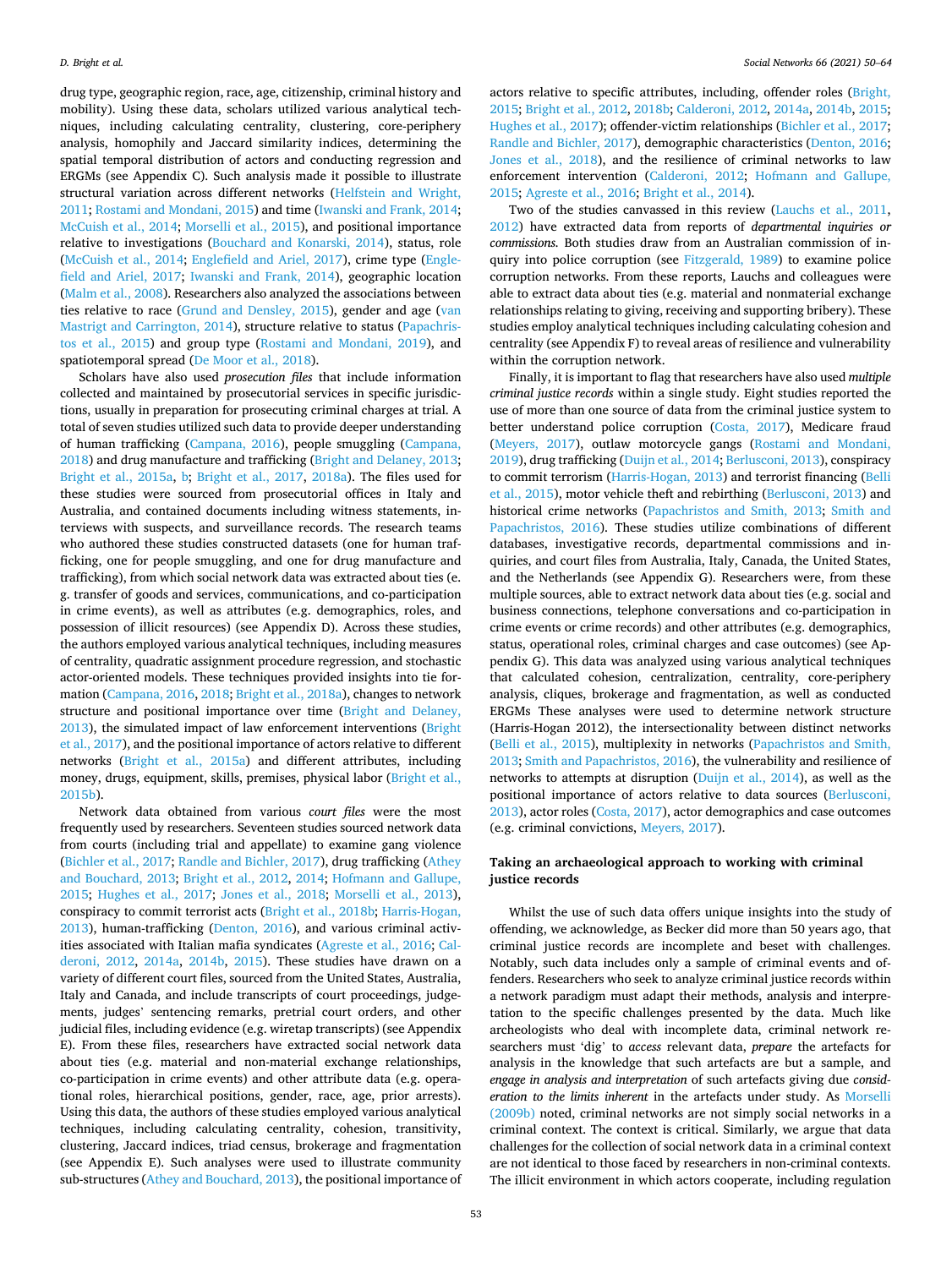and enforcement, influences the nature of the data, and therefore frames the ways in which it can and should be analyzed, interpreted, reported and understood.

The critical review of the literature undertaken for this current paper identified a number of distinct challenges encountered by researchers when working with such data. These issues were compiled by the authors using an inductive process to produce the following categorical list of data challenges, also reported in Appendixes A–G, including (1) negotiating data access, (2) ethical considerations, (3) ascribing network boundaries, (4) defining network ties, (5) coping with missing data, (6) validity of data, and (7) acknowledging the limits of generalizability. The distribution of the challenges across the articles reviewed is reported in Table 2. Further elaboration of these studies that report said challenges, in addition to our own critical observations about the surveyed literature as a whole is provided in the commentary below.

#### *Negotiating access to usable data*

The sensitivities surrounding the content of criminal justice records limit their availability to researchers [\(Rostami and Mondani, 2015](#page-14-0)). Such sensitivities are more applicable to some data sources not routinely made publicly available such as intelligence reports. While only explicitly mentioned in this single article reviewed for the purpose of this current paper, we suggest that gaining access to criminal justice records arguably remains one of the greatest challenges facing researchers. There was a time (circa 2000) that a researcher had to essentially beg for access to such data. [Morselli \(2009b\)](#page-14-0) captures the fraught nature of data access by describing researchers' plight in "scrambling to obtain data" (p. 23). Access to criminal justice records was often times more serendipitous than designed (see [Morselli, 2009b](#page-14-0)), the result of limited data availability and simply being in the right place at the right time, rather than the result of careful strategy and case selection. These challenges are clearly evident across the canvassed literature and beyond the single article that explicitly acknowledged this data challenge. Rather, we found that researchers frequently reused primary data sources, often using the exact *same data* across several studies (e.g. [Bright et al., 2015a](#page-13-0), [2015b](#page-13-0), [2017\)](#page-13-0). Such data was often originally sourced from only a handful of jurisdictions or institutions. For example, the five studies that utilize intelligence reports extract data from only two separate reports in a single jurisdiction (Canada), whereas those seven studies using prosecution files involve only three distinct data sources, obtained from two jurisdictions (Australia and Italy). More broadly, the included studies sourced their data from an extremely limited number of geographic regions, including Canada (33 %), Europe (29 %), Australia (19 %), the United States (16 %) and Asia (see Appendixes A–G). Given the difficulties accessing data, this is hardly surprising - researchers (like us) naturally want to leverage as much as possible from a single dataset. We suggest, however, that researchers need to acknowledge and confront these limitations, as the data that is easiest to locate or access may not be the data that will provide the most meaningful insights into the structure and operation of a given criminal network. That is, researchers may fall into the trap of asking "what can I do with this data" rather than seeking data which helps to answer key questions in their field. In our view, researchers must be willing and able

**Table 2** 

Number of articles by types of reported data challenges.

| Data challenges              | No. of articles |
|------------------------------|-----------------|
| Negotiating access           |                 |
| Ethical consideration        | 5               |
| Ascribing network boundaries | 17              |
| Defining network ties        | 6               |
| Missing data                 | 46              |
| Validity                     | 41              |
| Generalizability             | 16              |
| None mentioned               | 18              |

to expand the scope of their inquiries to include new data that moves beyond the limited number of sources and jurisdictions currently considered across the literature.

This is easier said than done. Gaining access to some types of criminal justice records is more feasible than are others. For example, judges' sentencing remarks can be accessed freely online by searching individual court websites or by searching online legal databases as AustLII in Australia, BAILII in the UK, and CanLII in Canada (e.g. [Bright et al.,](#page-13-0)  [2012\)](#page-13-0). Facilitating access to other sensitive criminal justice records such as police arrests data will almost certainly require negotiation (with access by no means being assured), and sometimes formal applications (including ethics applications) to the relevant gatekeepers. Data access procedures can be labor intensive, time consuming, and expensive. For example, offence records and police surveillance transcripts are usually held by police agencies, prosecution files are usually maintained by the relevant prosecutorial authorities in archival files, and court transcripts are usually only available by application to the relevant court. Access to some data, for example, court transcripts, may require payment of a monetary fee (e.g. per page) which can render such data expensive for researchers. Other data may be sensitive and require de-identification or anonymization (e.g. for offender records) [\(Rostami and Mondani, 2015](#page-14-0)). The process of accessing data, including application and negotiation may require significant time and perseverance from researchers. Researchers must navigate this terrain tactfully and with cunning, sometimes convincing gatekeepers that there are no risks or negligible risks to the agency and that the researcher's motivations are benign. Such challenges to data access will be amplified where longitudinal (i.e. panel) data is sought ([Bright and Delaney, 2013; Bright et al., 2018b](#page-13-0))

#### *Considering ethical pitfalls*

Five articles directly flag the ethical pitfalls associated with using criminal justice records – each stressing concerns over the identification of subjects through reporting practices ([Bright et al., 2012](#page-13-0); Décary-Hétu, [2014;](#page-13-0) Décary-Hétu and Dupont, 2012; [Mainas, 2012;](#page-14-0) McCuish et al., [2014\)](#page-14-0). These five articles demonstrated the need for researchers to consider such ethical issues when extracting, coding, and publishing from research that includes criminal justice records. Specifically, researchers should consider whether the data should be maintained and reported in de-identified or anonymized form, especially if sourced from open source data. On one hand, it may be preferable to publish names of individuals to ensure transparency and facilitate both replication and comparison with other research on the same group. On the other hand, names are not necessarily germane to research which typically seeks to explore broader issues around network structure and operation. While there may be an argument that researchers are using sources that are otherwise publicly available and therefore should be permitted to report names of individuals involved, a counter argument is that SNA imposes structure on otherwise unstructured data rendering connections between individuals related to criminal activity; and that such structure may not be apparent in the raw source data. Some individuals may be named in the data but not involved in criminal activity (e.g. family members, friends). For example, several of the studies reviewed here analyzed ties based on "kinship" or "legitimate business associates" (see Appendixes A–G). Including such people in the network and/or naming them may implicate them in criminal activity even when they played no part in such activity. Similarly, some individuals may be connected to others in the network, and even implicated in criminal activity, but never charged or convicted. Researchers therefore need to be mindful of the implications of their work from the outset and ensure that data is prepared and coded such a way that overcomes any potential ethical hurdles including any harms to subjects, criminal justice stakeholders or researchers. Of the 75 studies reviewed, only four reported identifiable data for the networks as a whole. That is, these studies reported the names of actors in the networks whereas other studies de-identified actors using alphanumeric codes or similar. Two were on terrorist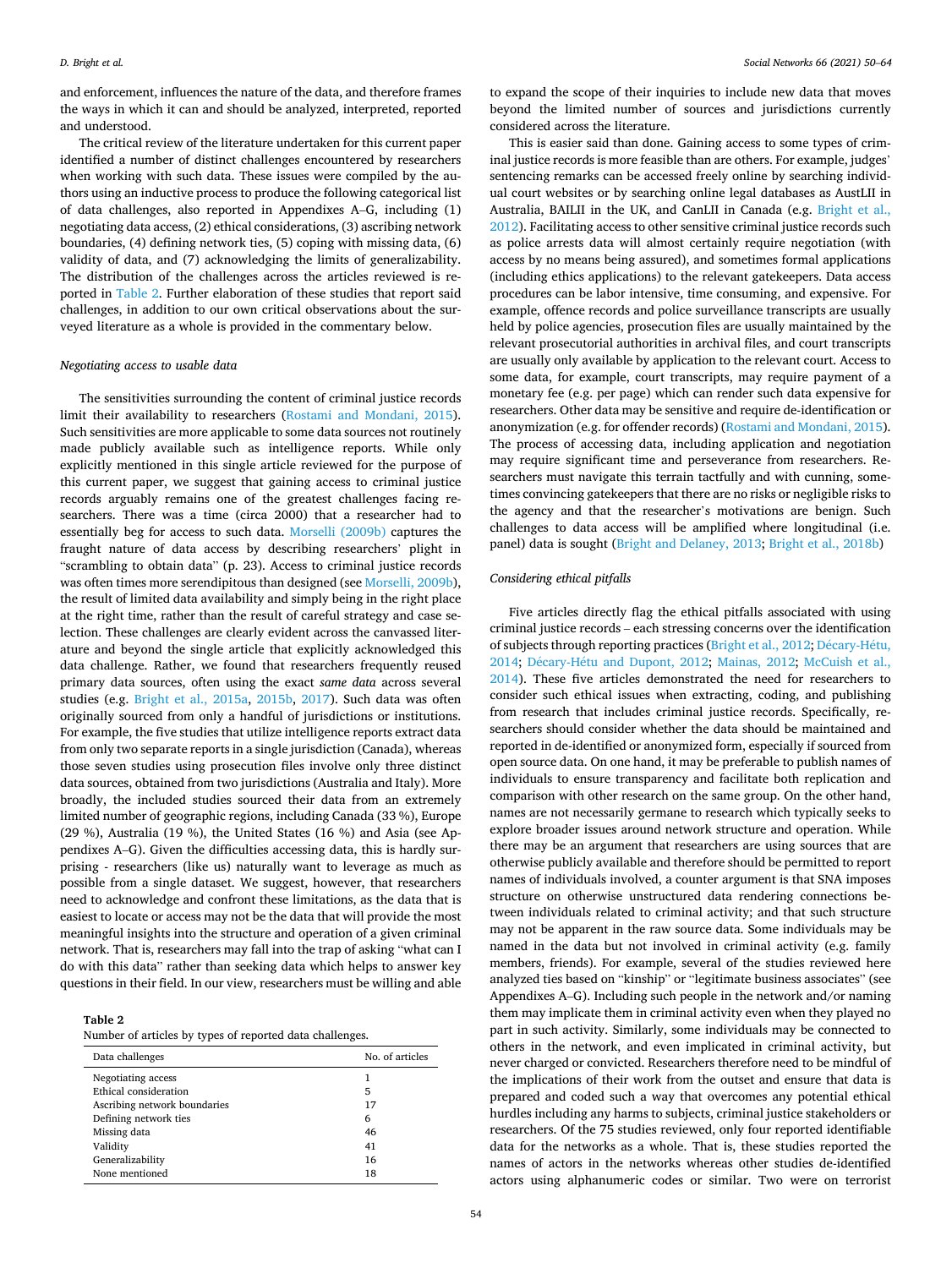networks [\(Bright et al., 2018b](#page-13-0); [Harris-Hogan, 2013\)](#page-14-0), one on a police corruption network [\(Lauchs et al., 2012](#page-14-0)), while the other was on the network of Al Capone [\(Papachristos and Smith, 2013\)](#page-14-0). All three involved cases in which the context and details were highly publicized, with much or all of the information in the public domain, and as such most if not all actors could have been identified even if they had been anonymized. Nonetheless, we argue that clearer guidelines are required for researchers around the need to de-identify actors in published research.

#### *Ascribing network boundaries suitable to the data*

Researchers who extract data from criminal justice records must clearly define a boundary for their network, preferably prior to commencing data collection (although this is sometimes impossible). Network boundaries may be based on a particular social structure (e.g. formal group membership), activity (involved in a specific activity), temporality (involved only across a particular time period), or geography (e.g. arrested in a particular metropolitan area). The two primary approaches to boundary specification are the realist approach (i.e. whether actors consider themselves part of the network or not) and the nominalist approach (i.e. the researcher defines the boundary based on a theoretical or conceptual approach). In practice, often researchers make a pragmatic decision about boundary specification as determined by the boundary as set by the information incorporated within a particular source of data, for example the boundary of the network may be formed by the scope of the law enforcement investigation (see [Campana and](#page-13-0)  [Varese, 2012\)](#page-13-0). That is, the network boundary ends where the police or court file ends. This can, of course, mean that some individuals will be excluded from the analysis even though they were involved in the criminal activity of the network, but simply did not fall within the scope of the investigation.

[Sparrow \(1991\)](#page-14-0) makes reference to "fuzzy boundaries", noting that there is "no obvious criterion by which players can be excluded or included with any one network analysis" (p. 262). The problem is exacerbated because the boundaries of criminal networks, as determined by law enforcement agencies, do not necessarily coincide with those of the criminal groups, and researchers may determine boundaries based on theoretical or practical considerations ([Berlusconi, 2013\)](#page-13-0). This issue was clearly demonstrated in [Burcher and Whelan](#page-13-0)'s (2015) analysis of the terrorist network involved in the 2005 London bombings, where they demonstrate that entirely different results can be gleaned from the study of a single cell as compared to a larger network.

When considering the boundaries of their network, researchers must be sensitive to and acknowledge the limitations inherent in their data source(s). Such limitations were flagged in 17 of the studies reviewed for this paper (see Appendixes A–G), and demonstrated that network boundaries tend to be set by factors outside of the researcher's control and are therefore difficult to specify with any degree of certainty [\(Malm](#page-14-0)  [et al., 2010\)](#page-14-0). Network boundaries may be put in place by the focus of an investigation, the prosecutorial strategy or the outcomes of a criminal justice process (e.g. only individuals convicted of a crime). For example, investigative records, intelligence reports and threat assessments may be confined to jurisdictional boundaries, and any funding and time constraints encountered by law enforcement agencies ([Duijn et al., 2014](#page-14-0)). As such, data tends to be collected and constrained within specific jurisdictions (e.g. regions, countries), with links to individuals outside that jurisdiction (including transnational links) being missing (Malm and [Bichler, 2011](#page-14-0); [Malm et al., 2010](#page-14-0)). Networks derived from prosecution files may also be limited to investigatory boundaries (and their inherent limitations) (e.g. [Bright et al., 2015a,](#page-13-0) [2015b\)](#page-13-0). Elsewhere, those using offender databases may also be limited by the comprehensiveness of available data. For example, where gang membership is an inclusion criterion for a particular database, such membership will usually be defined by police, not by the researchers. Such decisions may therefore over- or under-estimate the nature of network membership

([Papachristos and Smith, 2013\)](#page-14-0). Finally, network boundaries derived using court files alone will also be necessarily bound by the totality data that is available. That is, boundaries tend to be based on a decision to include/exclude particular individuals as part of the investigative process, or to potentially make a stronger case against a particular defendant ([Calderoni, 2014b](#page-13-0); [Jones et al., 2018\)](#page-14-0). As such, the final network portrayed may be but a fragment of a potentially much larger network ([Athey and Bouchard, 2013](#page-13-0)). We therefore suggest that it is critical that these details are explicitly flagged and accounted for in the methodological account each and every study utilizing criminal justice records.

When the literature was considered together as a whole, it was clear that a number of studies failed to clearly articulate the parameters of the sourced data with specificity (see Appendixes A–G), and therefore depict objectively meaningful network boundaries. We suggest that this can bring into question renderings of any subsequent analysis and interpretation. For example, numerous studies simply report using "court cases" (e.g. [Denton, 2016](#page-14-0)), "judicial documents" (e.g. [Agreste et al.,](#page-13-0)  [2016\)](#page-13-0), or "intelligence files" (e.g. [Mainas, 2012\)](#page-14-0) without providing any further detail on the precise nature of such documents and the data derived therefrom.

#### *Defining network ties with precision*

Once the network boundary has been determined, researchers must specify the criteria for the existence or non-existence of ties between each pair of actors in the network. Sometimes this appears straightforward, such as in the case of phone records in which a phone call between two individuals represents a tie. But should all phone calls be considered a tie, or only those in which illicit activity is discussed? If two individuals are arrested at the same time and location, can we infer that they are co-offenders? The threshold for being 'linked' must be considered and clearly set and articulated by the researchers (e.g. knowing someone, friendship, meeting the other, supply of a particular commodity). In the criminal context, not all ties may involve illicit activity; how should such ties be coded? It is therefore critical that researchers provide a clear statement on how ties between actors were determined. Limitations related to defining network ties were explicitly flagged in 6 of the studies reviewed for this paper (see Appendixes A–G). Nonetheless, the types of ties reported in the studies reviewed for this paper depended somewhat on the type of data available, as it limited the extent to which different types of ties could be specified. For example, some data included details of meetings, others included telephone records, while other data types included information about the exchange of resources such as money. Therefore, the types of ties used by researchers are driven by the availability of data and specifically, the type of relational data collected by agencies within the criminal justice system. This data limitation was flagged across six of the articles reviewed for the purpose of this paper. [Morselli and Roy \(2008\)](#page-14-0) reported having to restrict their focus to relationships supported by telephone and physical surveillance records, while [Malm et al.](#page-14-0)'s (2011) analysis was restricted to co-offending ties only. Others also noted that such data can omit important information about tie direction [\(Bright et al., 2015a\)](#page-13-0) as well as tie strength ([Jones et al., 2018](#page-14-0); [Bright et al., 2014](#page-13-0), [2018a](#page-13-0)).

This challenge was also observed as being an issue beyond those studies that explicitly flagged them as an issue. Overall, across the literature, network ties were generally poorly articulated. For example, some papers described ties simply as nondescript "relationship between two individuals" (e.g. [Bright and Delaney, 2013;](#page-13-0) [Harris-Hogan, 2013\)](#page-14-0) - a description which lacks the necessary specificity and renders any interpretation of analyses difficult. Elsewhere, ties were articulated with more precision, but this was done inconsistently. For example, we found that studies focusing on "co-offending" operationalized such relationships in very different ways, including co-arrests (e.g. [Englefield and](#page-14-0)  [Ariel, 2017](#page-14-0)), co-participation in an actual crime event (e.g. [Iwanski and](#page-14-0)  [Frank, 2014](#page-14-0)); co-accused of committing a crime (e.g. [McCuish et al.,](#page-14-0)  [2014\)](#page-14-0), amongst numerous others. This has implications for the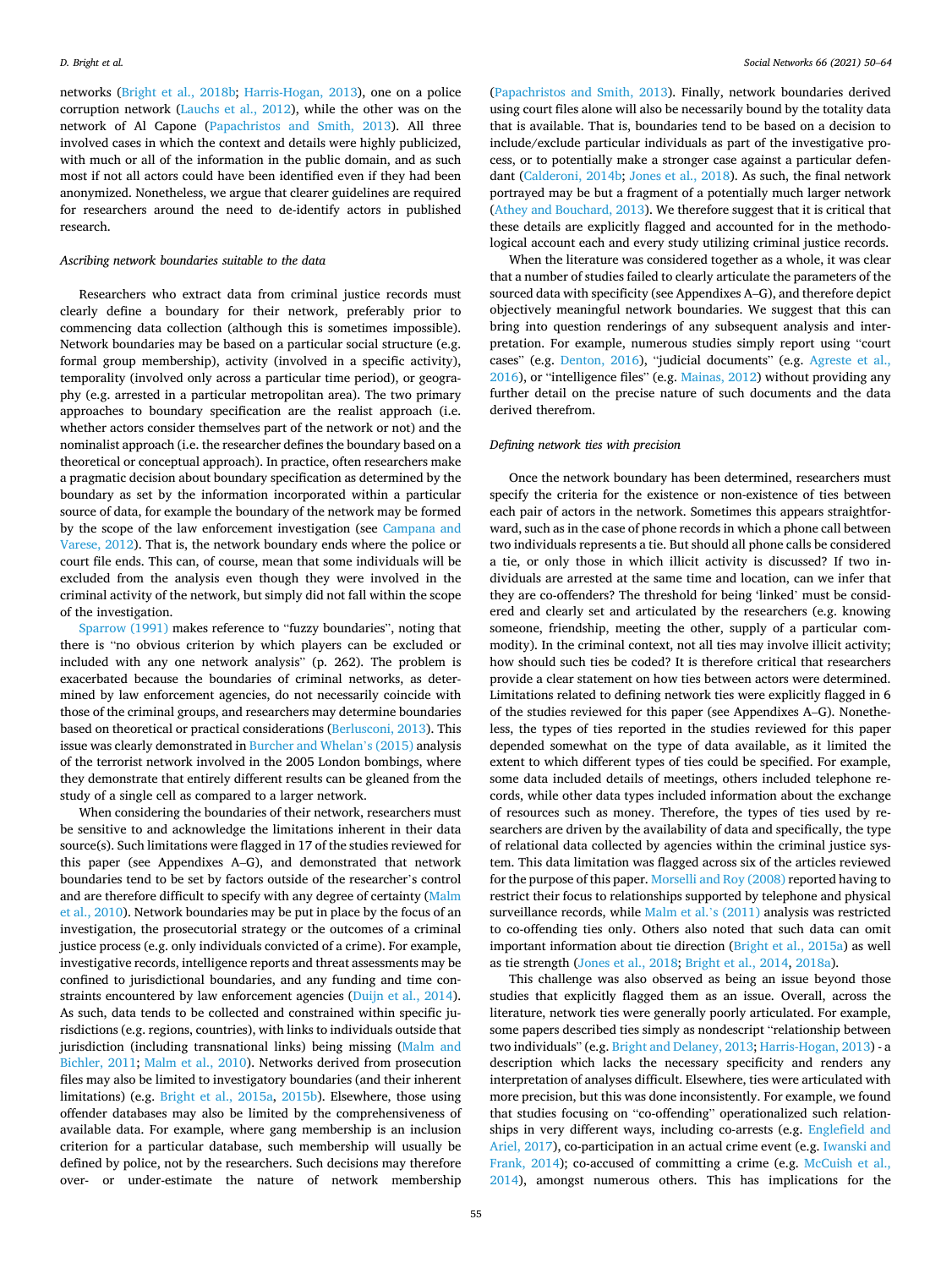interpretation of any results and mean that studies that purport to study co-offending do not do so with consistency.

#### *Coping with missing data*

Above and beyond anything else, coping with missing data was the single most pervasive challenge facing researchers, being explicitly flagged across 46 articles (see Appendixes A–G). This is unsurprising, given that law enforcement and other criminal justice agencies only ever have a 'partial view' of the network [\(Morselli, 2009b](#page-14-0)). This means that criminal justice records may suffer from missing data including missing actors and ties. The implications of this can be significant, as the fundamental structure of the network can change when actors and ties are missing [\(Hofmann and Gallupe, 2015\)](#page-14-0), especially when such 'missingness' is systematic (e.g. where peripheral actors are more likely to be missing). According to [Morselli \(2009b\)](#page-14-0), there are two types of missing data: (1) missing data beyond the final network; and (2) missing data within the final network. The extent of missing data beyond the final network depends on the stage of the criminal justice system at which data is collected, with an inverse relationship between scope and accuracy. At earlier stages of the criminal justice system, scope is wide, but accuracy is low. The trade-off reverses at the latter stages of the criminal justice system. In terms of missing data within the final network, this is a problem of missing nodes and ties and means that central participants in the criminal network may be those who were central to the investigation. In other words, actors appear central not because they were well connected but because law enforcement agencies have more information about them and their contacts. As a rule of thumb, as one moves from investigation phase to judgments, the number of peripheral actors decreases while highly connected actors remain (although such actors will have fewer ties; [Berlusconi, 2013](#page-13-0)).

Our review of the literature demonstrates that missing data is not random, but is indeed systematic. [Faust and Tita \(2019\)](#page-14-0) argue that this is generally a consequence of the assumptions, methods, and priorities of the original data custodians. For example, scholars relying upon data from police investigations, intelligence reports, threat assessments and prosecution files note that their observed networks may be inaccurate or incomplete because some actors remain unknown, unidentified or mislabeled as being unimportant [\(Malm et al., 2008](#page-14-0), [2010;](#page-14-0) [Malm et al.,](#page-14-0)  [2011;](#page-14-0) [Leuprecht and Aulthouse, 2014;](#page-14-0) [Framis and Regadera, 2017](#page-14-0); [Duijn and Klerks, 2014;](#page-14-0) Décary-Hétu and Dupont, 2012; Bright et al., [2017;](#page-13-0) [Bright et al., 2018a,](#page-13-0) [a;](#page-13-0) [Bright et al., 2015b\)](#page-13-0). According to [Bou](#page-13-0)[chard and Malm \(2016\),](#page-13-0) such network data is biased toward representing some actors more than others, as more information may be collected on actors deemed central to the investigation (e.g. whose phones were tapped), those arrested and prosecuted [\(Morselli, 2010](#page-14-0); [Mancuso, 2014;](#page-14-0) [Framis and Regadera, 2017](#page-14-0); [Duijn and Klerks, 2014](#page-14-0)). [Sparrow \(1991\)](#page-14-0) argued that such data is often determined more by "prior subjective judgments of investigations than by objective reality" (p. 262). Furthermore, prosecutorial files may only contain information pertinent to prosecuting the specific case before them (i.e. may not have complete information from law enforcement), or be presented so as to simply secure an expedient conviction at trial [\(Leuprecht and Aulthouse,](#page-14-0)  [2014\)](#page-14-0). Considered together, the resultant lack of completeness can manifest in several ways, notably as missing actors, missing ties, insufficient information on type of tie or tie direction [\(Bright et al., 2015a\)](#page-13-0).

We suggest that the above-mentioned missing data limitations have flow-on effects for other potential data sources. Offender databases, for example, may be incomplete as a consequence of unreported offences, unidentified or unimportant offenders ([Papachristos et al., 2015](#page-14-0); [Ros](#page-14-0)[tami and Mondani, 2015](#page-14-0); [Bouchard and Konarski, 2014;](#page-13-0) [Malm et al.,](#page-14-0)  [2008; Iwanski and Frank, 2014](#page-14-0); [Englefield and Ariel, 2017;](#page-14-0) [Belli et al.,](#page-13-0)  [2015\)](#page-13-0). Furthermore, such data may lack significant details relating to the offenders and offence characteristics ([Bouchard and Konarski, 2014](#page-13-0); [Iwanski and Frank, 2014\)](#page-14-0). Studies drawing upon court files are also impacted. Criminal actors tend to prioritize secrecy and concealment,

and this leads to missing actors (especially peripheral actors) and ties ([Bright et al., 2018b;](#page-13-0) [Jones et al., 2018](#page-14-0); [Hughes et al., 2017](#page-14-0); [Hofmann](#page-14-0)  [and Gallupe, 2015](#page-14-0); [Calderoni, 2014a,](#page-13-0) [2014b](#page-13-0); [Calderoni, 2015](#page-13-0); [Athey](#page-13-0)  [and Bouchard, 2013\)](#page-13-0). That is, some actors may remain undetected because they employ strategies to deflect attention [\(Calderoni, 2014a](#page-13-0), [2014b;](#page-13-0) [Mancuso, 2014](#page-14-0)). Long lasting investigations may reduce the impact of missing data, as lengthier investigations are more likely to 'sweep up' more of the peripheral actors ([Calderoni, 2014a](#page-13-0), [2014b](#page-13-0), [2015\)](#page-13-0). A focus on wiretap data means other types of interactions between actors may not be available (e.g. face-to-face meetings), so some ties will be missing ([Agreste et al., 2016\)](#page-13-0).

Despite these limitations, we agree with the point made by [Berlus](#page-13-0)[coni \(2013\),](#page-13-0) who argues that: "despite the probability of missing information, arrest warrants and judgments seem to be reliable data sources to identify key players regardless of whether a large proportion of peripheral nodes is missing" (p. 78). Supporting this point about a specific data source is a body of evidence demonstrating that centrality measures remain robust under small amounts of random error (e.g. [Borgatti and Everett, 2006\)](#page-13-0). That is, [Borgatti and Everett \(2006\)](#page-13-0) found that if data collection misses 5% of ties, correlation between true and observed centrality values will lie in .90 s. Centralized networks are therefore generally more resilient to missing data [\(Smith and Moody,](#page-14-0)  [2013\)](#page-14-0).

#### *Identifying potential threats to validity*

As [Berlusconi \(2013\)](#page-13-0) points out, it is not the aim of criminal justice agencies to render a complete representation of a given network for research purposes. Rather, such agencies rely on methods that may necessarily result in incomplete information, for example, direct observations, archival searches, informants, or witness testimony. This can lead to a raft of validity problems when working with criminal justice records that can impact negatively on the results of SNA. As such, research needs to identify, and where possible reduce potential threats to validity from the outset, as there are no conventional statistical tests to assess validity in social network research ([Campana and Varese,](#page-13-0)  [2012\)](#page-13-0).

More than half (41) of the studies reviewed in this article flag a number of threats to validity that have the potential to skew the representation of a given network (see Appendixes A–G). Those drawing data from intelligence reports, threat assessments and investigations may potentially be working with data that includes biases introduced via the specific focus of police investigators [\(Hashimi and Bouchard, 2017](#page-14-0); [Malm et al., 2010](#page-14-0)). Interactions between law enforcement and illicit networks can impact directly on the structure and dynamics of the network. Actors within criminal networks do not sit idly by while law enforcement investigate, arrest, and imprison co-offenders. For example, arrests, intelligence leaks, and surveillance can all impact on relationships within the network (e.g. by undermining trust). Arrest data may create false links between offenders if caught together committing the same crime, even though there is no extant relationship between them [\(Iwanski and Frank, 2014](#page-14-0)). Data may also be biased by the focus or goals of the investigation ([Morselli, 2009b;](#page-14-0) Morselli & [Roy, 2008](#page-14-0)). That is, investigators targeting particular criminal networks (e.g. gangs) may elect to focus their investigations on high-ranking individuals (perhaps as a means to disrupt a network), or low-ranking individuals because it may be more likely to result in convictions [\(Malm and Bichler, 2013](#page-14-0)). Similarly, in the cases where wiretap data is used, only select conversations may be included within the investigatory files, such that data includes a reduced and non-representative set of all conversations (i.e. a form of purposive sampling) ([Mancuso, 2014;](#page-14-0) [Berlusconi, 2013](#page-13-0)). Telephonic and physical surveillance will not include all contacts between participants, so some ties will remain unobserved [\(Morselli and Roy,](#page-14-0)  [2008;](#page-14-0) [Agreste et al., 2016\)](#page-13-0). This may be because a heavy reliance on communication data that covers only a short period is unlikely to depict all existing relationships [\(Mainas, 2012;](#page-14-0) [Natarajan, 2006\)](#page-14-0).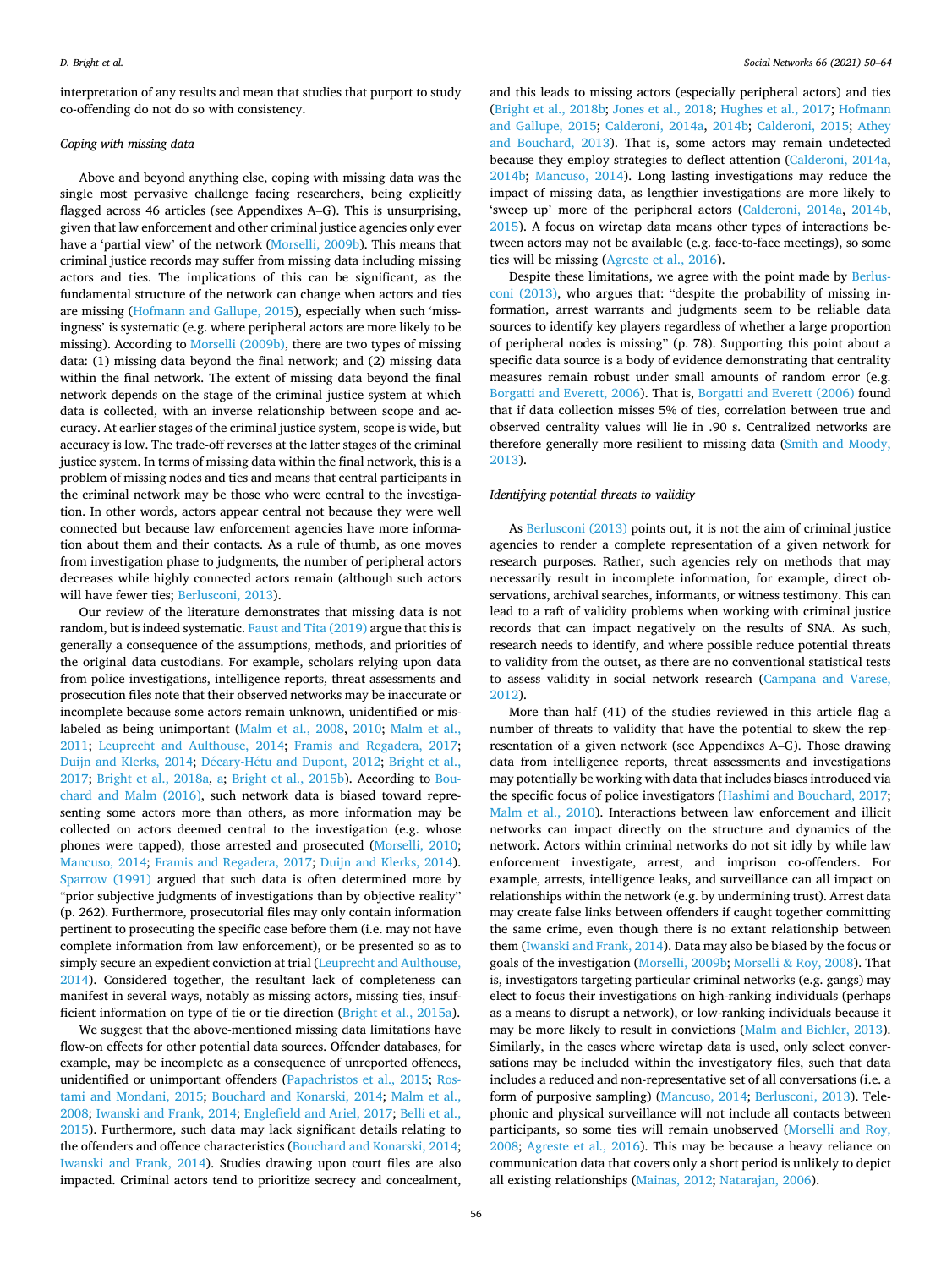There are also potential validity problems associated with the use of prosecutorial and court files for social network purposes. Bias is likely to be introduced into such data sources due to the extent of offences detected ([van Mastrigt and Carrington, 2014;](#page-14-0) [Englefield and Ariel,](#page-14-0)  [2017\)](#page-14-0) or the focus of investigation [\(Bright et al., 2018a,](#page-13-0) [2018b](#page-13-0); Bright et al., 2013; [Bright and Delaney, 2013](#page-13-0); [Bright et al., 2015a](#page-13-0), [2015b](#page-13-0); [Bright et al., 2017](#page-13-0); [Hofmann and Gallupe, 2015; Denton, 2016;](#page-14-0) [Agreste](#page-13-0)  [et al., 2016;](#page-13-0) [Calderoni, 2012\)](#page-13-0). Some individuals who are suspected or charged with offences may ultimately be deemed innocent and therefore inappropriately included in the analysis [\(Rostami and Mondani, 2015](#page-14-0)).

Data sourced from the criminal justice system can also contain errors that can have implications for SNA. Data errors can essentially be of two primary types: accidental errors (e.g. transcription errors, poorly kept records) and intentional misinformation (aliases, inaccurate details provided by suspects and witnesses ([Bright et al., 2015b,](#page-13-0) [b\)](#page-13-0). For example, a researcher's efforts to identify individual actors can be undermined by similarity of names, ethnic naming conventions, use of aliases, and transcription errors (e.g. spelling inaccuracies) [\(Malm et al.,](#page-14-0)  [2010, 2011; Natarajan, 2006](#page-14-0)). As a consequence, individual actors may be counted multiple times (e.g. due to problems ascertaining identification of actors) which can artificially inflate the size of the network ([Malm et al., 2010\)](#page-14-0). This can result in the underestimation of centrality for certain actors as her/his contacts may be split between two or more identities. Furthermore, individuals may intentionally remove incriminating evidence (e.g. wipe hard drives) and therefore appear to be less important (Décary-Hétu and Dupont, 2012). Additionally, data collected at the investigatory stage has not been scrutinized (i.e. not tested in court; [Malm and Bichler, 2013](#page-14-0)).

Network researchers looking to draw upon criminal justice records need to be cognizant of the threats to validity presented for each source. Overall, the focus of criminal justice interventions (e.g. investigations and prosecutions) can distort centrality and centralization scores such that high centrality is a proxy for the focus of an investigation rather than the connectedness of actors. In other words, centrality and centralization scores are particularly vulnerable to distortion as a result of these issues, which is particularly problematic given that of the studies we reviewed 79 % of studies used this measure as a primary component of analysis, and 37 % of those used it as the sole component of analysis. Lessons can, however, be learned from previous research about minimizing the impact of such threats to validity. For one, providing a clear specification of 'seeds' used to construct the network and those actors who are targeted can help to evaluate the impact of any bias on results (e.g. assess the centrality scores of such seeds compared to non-seeds; see [Bright et al., 2015a](#page-13-0)). Elsewhere, scholars point out the perils of relying upon only a single source of data (which may ultimately be comprised of small sub-samples potential connections) [\(Campana and](#page-13-0)  [Varese, 2012](#page-13-0)). To counter such issues, we note that scholars are increasingly seeking to triangulate their data - that is, using alternate types of criminal justice records to confirm the validity of nodes and ties within a given network ([Bright et al., 2015a](#page-13-0); [Duijn et al., 2014](#page-14-0)). Court files and sentencing remarks, for example, can be particularly helpful in this regard insofar as they can be used to confirm charges and convictions so that innocent actors are likely to be identified and excluded ([Calderoni, 2014b\)](#page-13-0).

#### *Conceding the limits of generalizability*

As with most forms of empirical social research, SNA using criminal justice records presents unique challenges to generalizability. Such challenges were flagged in 16 of the articles reviewed (see Appendixes A–G). Several of these articles mentioned generalizability limitations regarding the applicability of the results of specific case studies to other jurisdictions or group contexts [\(Dupont, 2014;](#page-14-0) [Grund and Densley,](#page-14-0)  [2015;](#page-14-0) [Bright et al., 2015b;](#page-13-0) [Bright et al., 2018a](#page-13-0); [Hughes et al., 2017](#page-14-0); [Hofmann and Gallupe, 2015;](#page-14-0) [Agreste et al., 2016](#page-13-0); [Bichler et al., 2017](#page-13-0)). Importantly, and as mentioned previously, the datasets used across the

studies we reviewed were derived from a limited number of sources from only a few jurisdictions. For example, the generalizability of results drawn from analyses of data sourced from intelligence files in Canada is likely to be somewhat limited in other contexts. Elsewhere, articles flagged the implications from missing data [\(Helfstein and Wright, 2011](#page-14-0), and also discussed above). Beyond these, our review of the literature demonstrated that there are three primary generalizability concerns relating to social network research using such data: (1) the type of criminal activity in the case study, (2) the historical nature of some data; and (3) the focus on detected networks.

Given the challenge of data access and the nature of law enforcement investigations, it is likely that any one study will focus on only one type of criminal activity (e.g. cocaine trafficking), notwithstanding some research SNA research examining poly-drug trafficking and polycriminality (e.g. [Hughes et al., 2017\)](#page-14-0). Given the specific challenges of particular markets and market niches (e.g. [Malm and Bichler, 2013](#page-14-0)), findings for one type of activity (e.g. cocaine trafficking) may not hold for other types of activity (e.g. trafficking cannabis or motor vehicles). Similarly, results for organized criminal activity such as illicit drug trafficking may not apply to terrorist networks given the different methods and motivations (see [Morselli et al., 2007](#page-14-0)). As such, we suggest that the extant literature is currently limited in its scope - of the studies reviewed, the great majority examined drug trafficking, with only a few some examining other criminal networks related to hacking, terrorism, and human trafficking amongst others. Importantly, other forms of organized criminal activity, such as wildlife trafficking, were not examined by any of the studies in our sample.

The temporal nature of criminal justice records are also important to consider. Criminal networks are multimodal and dynamic (i.e. evolve across time), but data collected from investigations, threat assessments, offender databases and court files tend to be static (i.e. cross-sectional) ([Bright and Delaney, 2013](#page-13-0); [Hashimi and Bouchard, 2017;](#page-14-0) [Framis and](#page-14-0)  [Regadera, 2017;](#page-14-0) [Duijn and Klerks, 2014\)](#page-14-0). Furthermore, given the lengthy lead time for cases to make their way through the criminal justice system, criminal justice records are likely to be based on historical cases that have made their way through the criminal justice system including trial and appellate courts (i.e. collected via court files). Data used on such historical networks (e.g. networks in operation up to 20 years ago) may be limited of generalizability to more contemporary networks (e.g. due to legislative and technological changes; [Bright et al.,](#page-13-0)  [2012\)](#page-13-0). This is potentially problematic given that organized crime groups and activities tend to be dynamic, constantly changing to adapt to law enforcement pressure and technological advances [\(Morselli et al., 2007](#page-14-0); [Bright and Delaney, 2013](#page-13-0)). For example, methamphetamine trafficking has transformed in Australia since the early 2000s due to new manufacturing and distribution methods, and in response to police interventions. Case studies based on data from the 1990s may not apply to networks that operate in 2020 and beyond (e.g. see [Bright et al., 2012](#page-13-0)). New methods may call for different resources and roles for actors, modified crime scripts and different network structures.

Finally, it is often argued that networks based on criminal justice records, particularly those derived from court files, may be unrepresentative because they are based on unsuccessful criminal networks ([Hughes et al., 2017](#page-14-0); [Hofmann and Gallupe, 2015](#page-14-0); [Agreste et al., 2016](#page-13-0); [Bichler et al., 2017](#page-13-0)). That is, such networks have been disrupted and, in many cases, completely dismantled by law enforcement activity. Perhaps such networks differ in systematic ways from networks which are never dismantled (a kind of unknown unknown). However, many criminal networks are successful for long periods (years or even decades), even though they are eventually disrupted and dismantled by law enforcement agencies ([Hughes et al., 2017](#page-14-0)). Further, actors who are involved in criminal networks such as those that traffic illicit drugs accept the risks of being caught and imprisoned, and such risks are incorporated into profits and payments. In other words, network actors are cognizant that they are likely to spend some time in prison as a result of their activities [\(Bright and Ritter, 2010](#page-13-0)).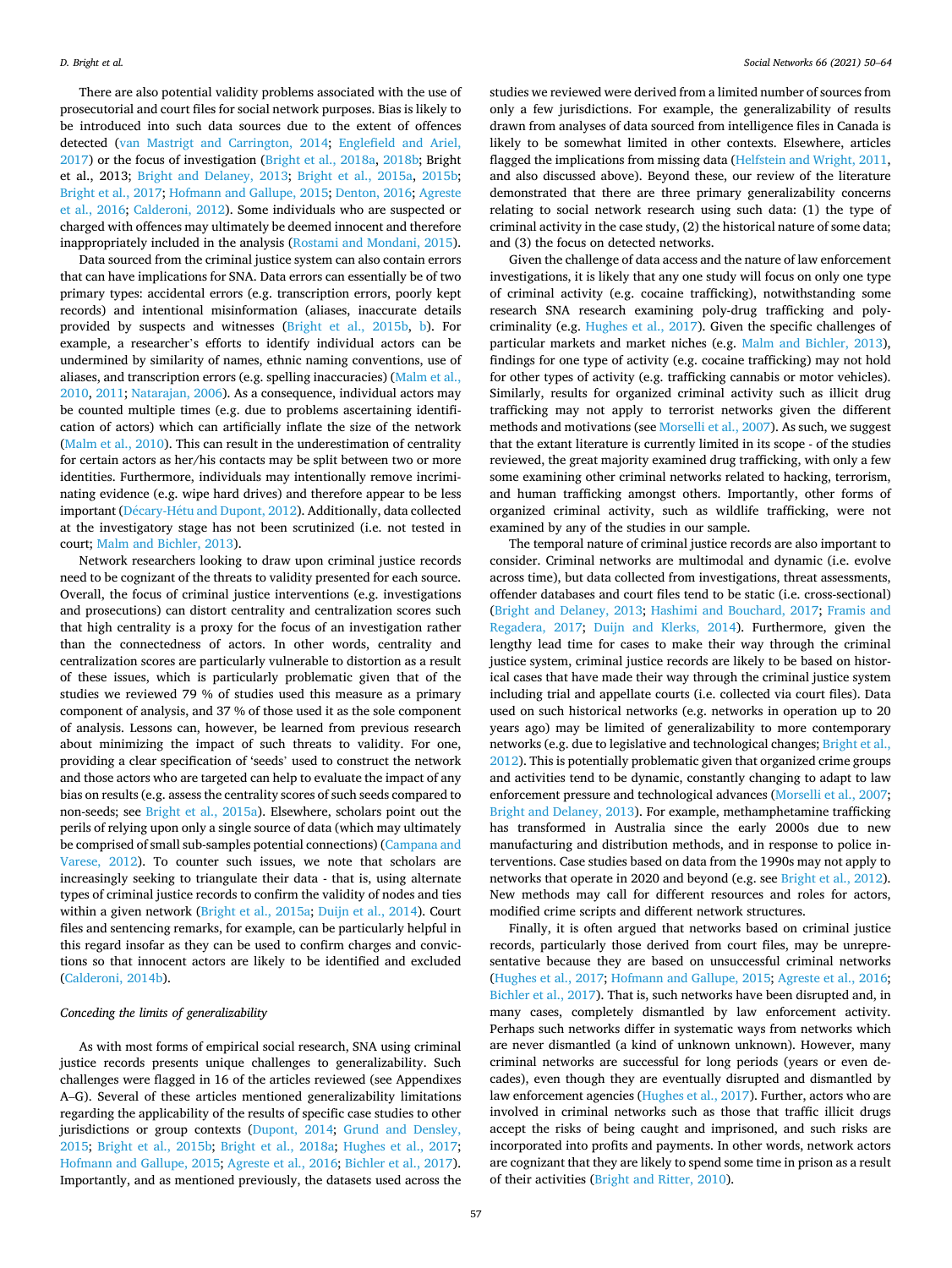#### **Charting a way forward for social network researchers**

In this final section we draw together the key challenges flagged in the above discussion and offer a number of recommendations for network researchers seeking to leverage data from criminal justice records. Much like archaeologists, researchers must consider innovative ways to collect data, while at the same time being alert to unforeseen opportunities for data extraction. In our experience, one way to combat problems with data access is for researchers to develop long-term research collaborations with law enforcement and security agencies. Such collaborative relationships may yield access to alternative data sources such as active (or more contemporary) data. When planning a study of this type, and particularly when planning to collect data from criminal justice records, we urge researchers to be alert to ethical issues. For example, as mentioned previously there is a pressing need for ethical guidance and consistency on the anonymization of data sets sourced from official data sources ([Dupont, 2014](#page-14-0); Décary-Hétu and Dupont, [2012\)](#page-14-0). In our view researchers should, wherever possible, assign non-attributable identifiers to actors at the coding stage (e.g. unique alpha-numeric codes), so as to protect the integrity of both investigations, investigators, and proceedings, as well as actor identities (particularly those who may be contained within network boundaries, as affiliates and not direct participants in criminality) insofar as is possible. Unless criminal networks are extremely high profile or well established in the public record (e.g. the 9/11 attack network), such data should be anonymized.

With such data collection problems, we argue that researchers - like archaeologists describing a recently uncovered artifact - should clearly describe their method. At the very least, sampling methods, the nature of ties, and network boundaries should be clearly articulated ([Bichler et al.,](#page-13-0)  [2017;](#page-13-0) [Bouchard and Malm, 2016](#page-13-0)). In particular, we argue that researchers should be clear about precisely how the relational ties between actors within a criminal network will be specified. Scholars have, for some time, demonstrated that relational ties can (and do) manifest as different types of connections within any given social network, which can vary in terms of their nature, scope, and content (e.g. [Knoke and](#page-14-0)  [Kuklinski, 1982](#page-14-0); [Wasserman and Faust, 1994\)](#page-14-0). [Wasserman and Faust](#page-14-0)  [\(1994\)](#page-14-0) propose a useful typology of ties that network scholars can use to precisely define, and provide consistency in, identifying the diverse relational connections that they may seek to measure. They propose that ties can be characterized an catalogued as being one (or more) of the following: (1) the *physical interactions* of actors (or their presence in the same place at the same time); (2) *individual evaluations* of another actor, which may include friendship, liking, respect, etc.; (3) *transactions or the transfer of material resources* that may involve buying, selling, lending or borrowing; (4) the *transfer of non-material resources*, including communication amongst actors or other information exchange; (5) *movement*, which may be physical (e.g. the migration from one location to another) or social (e.g. moving between social roles, job, or status); (6) *formal roles* whereby ties denote authority relationships (i.e. one actor has power/authority over another actor); and finally (7) kinship ties that reflect familial relationships (through descent or marriage) (p. 37). By taking such an approach, we suggest that researchers can begin to consistently operationalize ties across studies, and therefore more effectively draw parallels across (and build upon) the literature.

Distinguishing the various relational types from one another is a useful exercise in that it aids the researcher in narrowing the focus of the inquiry to the specific facets of the criminal network they seek to examine and measure. Such specification should be based on the context of the criminal environment in question, as well as the individual study's aims and objectives. The challenge for researchers is to ensure aims and research questions are consistent with the available data, especially when such aims and questions are likely to be influenced by the type of relational data available and the specificity with which ties are defined and operationalized. In our experience of working with criminal justice records, ties can and should be specified with as much detail as possible.

One of the authors recalls defining network ties as "relationships" in earlier work and publications (some of which are included in our review) but later detailing the nature of ties with much more specificity (as the field and literature continued to mature). In selecting and then articulating ties, researchers may seek to explore a single relational type which is unidimensional in nature, or it could capture data on more than one type of tie and offer a multidimensional (or multiplex) perspective of the network. Doing so can provide insights into the various dimensions of a network, for example different types of resource exchange across the network (e.g. money, drugs, information) and whether some actors are involved in exchange of more than one type of resource (e.g. [Bright](#page-13-0)  [et al., 2015a\)](#page-13-0).

Along these same lines, when ascribing network boundaries, researchers need to ensure that they provide clear details about the sources of data and the boundaries of the network that have been imposed by the nature of the data (see [Campana, 2018](#page-13-0); [Duijn et al., 2014](#page-14-0)  for well-articulated examples). That is, when defining the boundaries of any criminal network, we advise that researchers should endeavor to compile a comprehensive account of *all* relational elements associated with the criminal event(s). For example, researchers should not, for example, simply use names appearing in arrest records, or the subjects directly mentioned in wiretaps, but to also include other related affiliates who may be involved in the criminal network over time. [Ouellet and](#page-14-0)  [Bouchard \(2018\)](#page-14-0) demonstrate the important and central roles that such affiliates can play within a criminal network, and argue that criminal network researchers should not rely upon a single official source, but instead also draw upon multiple and complementary data sources that provide insight into the full set of network actors and their relations comprising criminal events. Data from a wide range of additional sources (discussed further, below) can be used to supplement and cross-reference pre-existing data [\(Ouellet and Bouchard, 2018\)](#page-14-0).

From our review of the literature, and from our experience in the use of criminal justice records s, we conclude that use of more than one data source can not only help to define network boundaries with precision, but also serve to overcome some of the limitations associated with any single source of data. For example, compared with a single source of data, the use of combination of sources can, amongst other things already discussed, limit problems of data validity and missing data (e.g. [Bright et al., 2015a;](#page-13-0) [Duijn et al., 2014](#page-14-0)). The triangulation of multiple sources can identify errors in one source, clarify facts, and confirm timing of interactions ([Carley, 2015\)](#page-13-0). But how many sources are optimal? Two sources appear better than one, but the relative value of a third or fourth source is not well understood ([Carley, 2015\)](#page-13-0). Further research is needed to resolve this question.

There are also no hard and fast rules as to what additional data sources might prove 'best', although some may bear more fruit than others. For example, from our review and from our own experience, prosecution files and other court records are of particular utility as such files tend to include data from a range of criminal justice records (e.g. transcripts of telephone intercepts, physical surveillance reports, and court transcripts) providing a form of triangulation within a single source of data. In addition, criminal network researchers have utilized myriad other sources to supplement their data, including interviews (e. g. Oulett and Bouchard 2018), surveys (e.g. [Morselli, 2002](#page-14-0)), media reports (e.g. [Bright et al., 2018b](#page-13-0)), as well as other observational or ethnographic techniques (e.g. [Gallupe, 2016](#page-14-0); [Kenney and Coulthart,](#page-14-0)  [2015\)](#page-14-0).

There are a set of analytical techniques that can be used to identify, measure and overcome missing data limitations. For example, analysis of 'missingness' (missing data) can be used to determine the potential impact of missing data to provide some estimate of the confidence researchers may have in the data as collected [\(Koskinen et al., 2013](#page-14-0)). Inferential analyses, goodness-of fit procedures, and comparison of networks using statistical models such as ERGMs are also recommended (see further, [Faust and Tita, 2019;](#page-14-0) as well as [Bright et al., 2018b](#page-13-0) for an example of such procedures).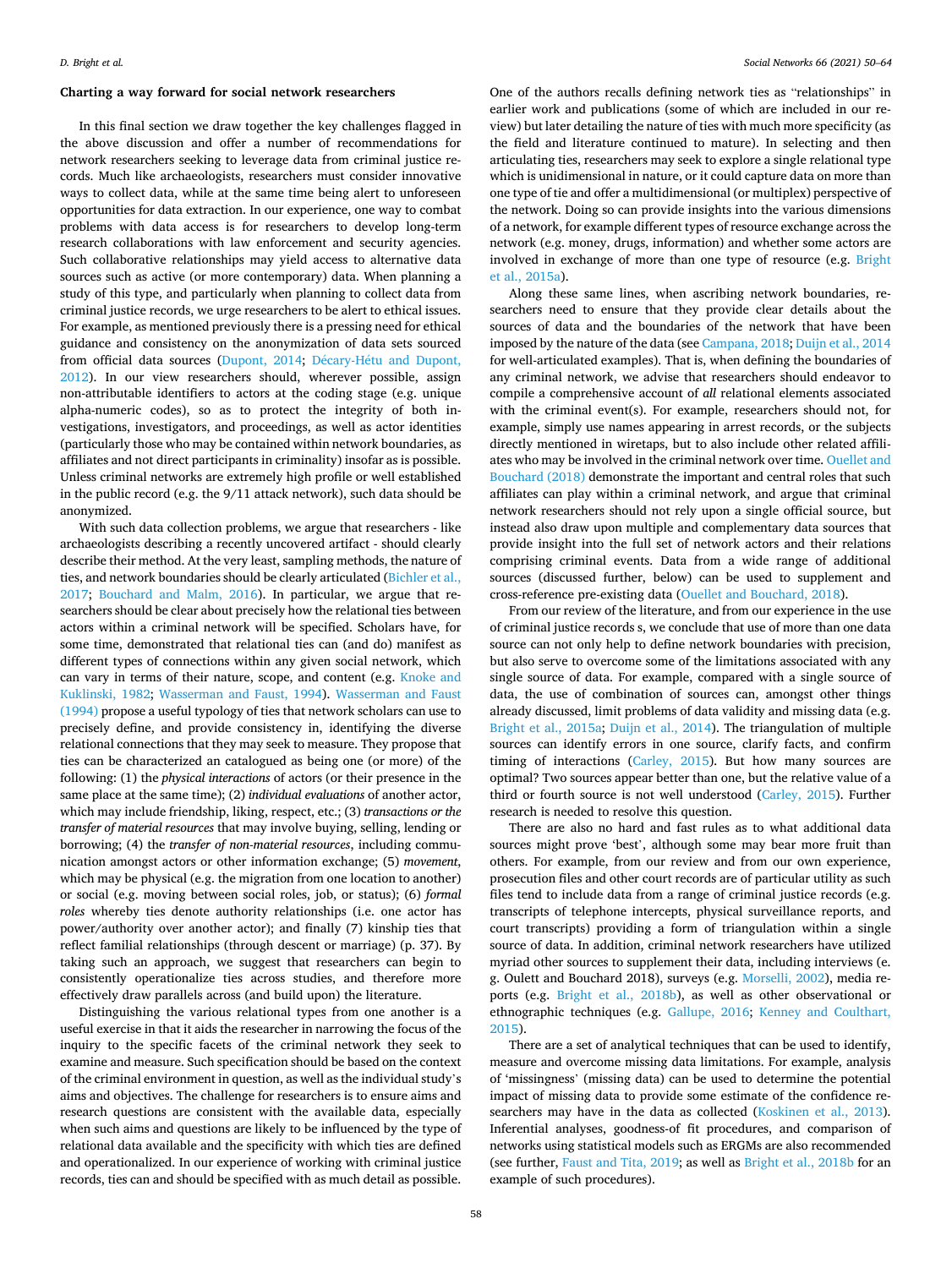With respect to generalizability, researchers should provide clear and detailed statements about the network including its size, temporal, geographic and spatial characteristics, and details on the nature of the illicit activities undertaken by actors within the network. This must include a very detailed description of the data source itself. As noted above, some articles in our review simply named the source as "court files" without any further details. Enhanced clarity and details on such aspects (e.g. a detailed list of the range of documents included in a source of data; e.g. see [Framis, 2014](#page-14-0); [Framis and Regadera, 2017](#page-14-0) for an example of this) can facilitate clear statements on generalizability of results for each discrete study and allow such results to be contrasted with the results of other research. To assist in this regard, [Bichler et al.](#page-13-0)  [\(2017\)](#page-13-0) argue that researchers should report normalized values (i.e. standardized centrality measures), so as to render comparisons across studies more meaningful. These types of comparative analyses will inform questions about the generalizability of results.

We close by stressing that it is not our intention to scare researchers away from engaging with criminal justice records. On the contrary, our aim is to encourage researchers to engage with criminal justice records to shed new light on crime and criminal collaboration. In our view, the use of criminal justice records through SNA presents unique and exciting new ways to study crime problems and can illuminate methods for effective crime prevention and reduction. It is our hope that the discussion and recommendations presented offer a useful path forward and will enhance consistency of research practice in the field of criminal networks. We believe that network researchers, both seasoned and neophyte, can benefit from adopting a set of consistent approaches to successfully navigate this challenging, yet fruitful terrain.

#### **Appendix A. Investigative records**

| Data source                                                                                                                                                                                                                                                             | Study                                                       | Ties and attributes                                                                                                  | Analytical<br>technique                                | Data challenges                                     |
|-------------------------------------------------------------------------------------------------------------------------------------------------------------------------------------------------------------------------------------------------------------------------|-------------------------------------------------------------|----------------------------------------------------------------------------------------------------------------------|--------------------------------------------------------|-----------------------------------------------------|
| <b>Description:</b> Files related to multiple investigations: Telephone<br>intercepts, eyewitness statements, suspect statements, surveillance<br>data<br><b>Agency: Dutch Police</b><br>Jurisdiction: Netherlands                                                      | Duijn and Klerks<br>(2014)                                  | Ties: Kinship; Criminal relationship;<br>affective relationship<br><b>Attributes: None listed</b>                    | Centrality<br>Centralization<br>Cohesion<br>Clustering | Ascribing<br>boundaries<br>Missing data<br>Validity |
| Description: Files related to two police investigations: Victim and<br>offender interviews, case summaries, text message and video footage<br>from mobiles, charge lists, court visits<br>Agency: Not listed<br>Jurisdiction: United Kingdom                            | Cockbain et al. (2011)                                      | Ties: Evidence of a personal or<br>professional relationship<br>Attributes: None listed                              | Centrality                                             | None                                                |
|                                                                                                                                                                                                                                                                         | Décary-Hétu (2014)                                          | Ties: Digital communication<br><b>Attributes: None listed</b>                                                        | Centrality<br>Cohesion                                 | Ethics                                              |
| Description: IIRC chat logs seized by the<br>Agency: Sûreté du Québec<br>Jurisdiction: Canada                                                                                                                                                                           | Décary-Hétu and<br><b>Dupont (2012)</b>                     | Ties Digital communication<br><b>Attributes: None listed</b>                                                         | Centrality<br>Flow-<br>betweenness<br>Fragmentation    | Ethics<br>Missing data<br>Validity                  |
|                                                                                                                                                                                                                                                                         | <b>Dupont (2014)</b>                                        | Ties: Digital communication<br>Attributes: Trust                                                                     | Centrality<br>Flow-<br>betweenness                     | Generalizability                                    |
| Description: Files related to four investigations: Search warrants,<br>Telephone intercepts, asset seizure, photographic reconnaissance,<br>interrogation transcripts, surveillance<br>Agency: Judicial Police Unit of the Spanish Guardia Civil<br>Jurisdiction: Spain | Framis (2014)                                               | Ties: Co-attendance at meetings;<br>Telephone conversations<br><b>Attributes: Roles</b>                              | Centrality<br>Centralization<br>Cohesion               | <b>None</b>                                         |
| Description: Files related to investigation: Search warrants, Telephone<br>intercepts, asset seizure, photographic reconnaissance, interrogation<br>transcripts, surveillance<br>Agency: Judicial Police Unit of the Spanish Guardia Civil<br>Jurisdiction: Spain       | <b>Framis and Regadera</b><br>(2017)                        | <b>Ties:</b> Co-attendance at meetings;<br>Telephone conversations<br>Attributes: Gender; age; nationality;<br>roles | Centrality<br>Centralization<br>Cohesion               | Missing data<br>Validity                            |
| <b>Description:</b> Case files relating to six police investigations<br>Agency: Not listed<br>Jurisdiction: Canada                                                                                                                                                      | Leuprecht and<br>Aulthouse (2014)                           | Ties: Meetings, personal<br>relationships; exchange of goods<br><b>Attributes: Roles</b>                             | Centrality                                             | Missing data<br>Validity<br>Generalizability        |
| Description: Telephone records; Europol intelligence files<br>Agency: Hellenic Police Phone and Europol<br><b>Jurisdiction:</b> Greece                                                                                                                                  | <b>Mainas (2012)</b>                                        | Ties: Telephone conversations;<br>known contacts<br>Attributes: None listed                                          | Centrality<br>Cohesion                                 | Ethics<br>Validity                                  |
| <b>Description:</b> Arrest warrant<br>Agency: Carabinieri<br>Jurisdiction: Italy                                                                                                                                                                                        | Mancuso (2014)                                              | Ties: Telephone conversations<br>Attributes: Gender; nationality; roles                                              | Cohesion<br>Centrality                                 | Missing data<br>Validity                            |
|                                                                                                                                                                                                                                                                         | Morselli and Giguere<br>(2006)<br><b>Morselli and Petit</b> | Ties: Telephone conversations<br><b>Attributes: Roles</b>                                                            | Centrality                                             | None                                                |
|                                                                                                                                                                                                                                                                         | (2007)                                                      |                                                                                                                      |                                                        | None                                                |
| <b>Description:</b> Telephone intercepts (Project Caviar)<br>Agency: Montreal Police, RCMP<br>Jurisdiction: Canada                                                                                                                                                      | Morselli (2009b)                                            | Ties: Telephone conversations<br><b>Attributes: None listed</b>                                                      | Centrality<br>Centralization                           | Ascribing<br>boundaries<br>Missing data<br>Validity |
|                                                                                                                                                                                                                                                                         | Morselli et al. (2013)                                      | Ties: Telephone conversations<br>Attributes: Criminal conviction                                                     | Centrality                                             | None                                                |
|                                                                                                                                                                                                                                                                         | Morselli (2009a)                                            |                                                                                                                      |                                                        | None                                                |
| <b>Description:</b> Telephone intercepts (Operation Springtime)<br>Agency: Montreal Police, Sûreté du Québec, RCMP<br>Jurisdiction: Canada                                                                                                                              | Morselli (2009b)                                            | Ties: Telephone conversations<br><b>Attributes: Rank</b>                                                             | Centrality                                             | Ascribing<br>boundaries<br>Missing data<br>Validity |

(*continued on next page*)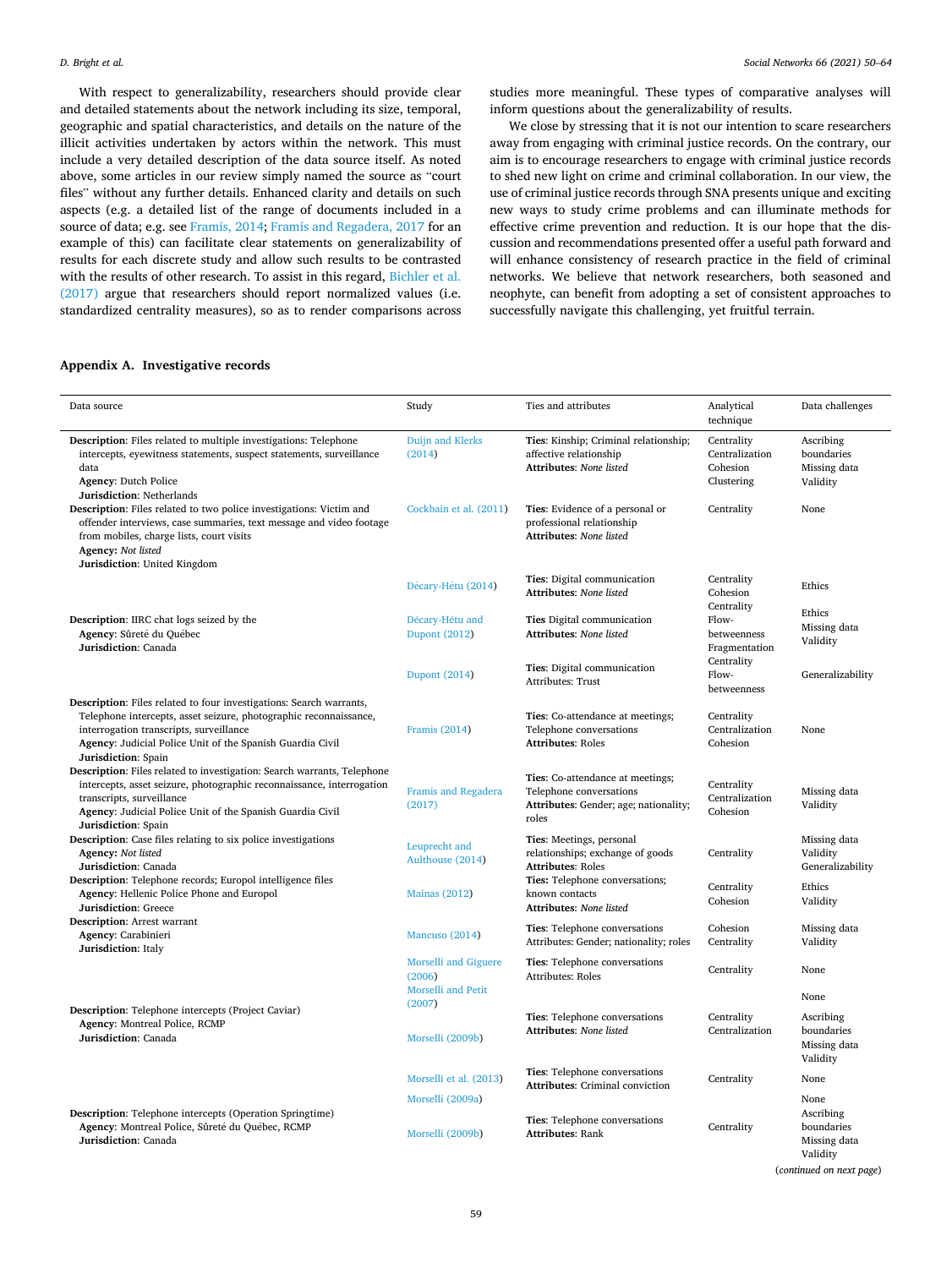## *D. Bright et al.*

(*continued* )

| Data source                                                                                                                                                                                                                               | Study                                          | Ties and attributes                                                                                         | Analytical<br>technique                         | Data challenges                                                                                                             |
|-------------------------------------------------------------------------------------------------------------------------------------------------------------------------------------------------------------------------------------------|------------------------------------------------|-------------------------------------------------------------------------------------------------------------|-------------------------------------------------|-----------------------------------------------------------------------------------------------------------------------------|
|                                                                                                                                                                                                                                           | Morselli (2010)                                | Ties: Telephone conversations<br><b>Attributes: None listed</b>                                             | Centrality                                      | None                                                                                                                        |
| <b>Description:</b> Telephone intercepts (Operation Ciel)<br><b>Agency: Montreal Police, RCMP</b><br>Jurisdiction: Canada                                                                                                                 | Morselli (2009b)                               | Ties: Communication exchanges<br><b>Attributes: None listed</b>                                             | Centrality                                      | Ascribing<br>boundaries<br>Missing data<br>Validity                                                                         |
| <b>Description:</b> Telephone intercepts, physical surveillance, co-offending<br>records and<br><b>Agency: Montreal Police</b><br>Jurisdiction: Canada                                                                                    | Morselli (2009b)                               | Ties: Communication exchanges, co-<br>attendance at meetings, and co-<br>arrest<br><b>Attributes: Roles</b> | Centrality                                      | Ascribing<br>boundaries<br>Missing data<br>Validity                                                                         |
| Description: Telephone intercepts<br><b>Agency: Montreal Police</b><br>Jurisdiction: Canada                                                                                                                                               | Morselli and<br>Savoie-Gargiso (2014)          | Ties: Telephone conversations<br><b>Attributes: None listed</b>                                             | Centrality<br>Centralization<br>Clustering      | None                                                                                                                        |
| <b>Description:</b> Surveillance files and interrogation transcripts<br>(Operations Siren and Togo)<br>Agency: Montreal Police, Provincial Police, Canadian Border Security<br>Agency, Insurance Bureau of Canada<br>Jurisdiction: Canada | Morselli and Roy<br>(2008)<br>Morselli (2009b) | Ties: Co-participation in a criminal<br>event<br><b>Attributes: Roles</b>                                   | Centrality<br><b>Brokerage</b><br>Fragmentation | Ascribing<br>boundaries<br>Defining ties<br>Missing data<br>Validity<br>Ascribing<br>boundaries<br>Missing data<br>Validity |
| <b>Description:</b> Telephone intercept transcripts<br>Agency: Not listed<br><b>Jurisdiction: United States</b>                                                                                                                           | Natarajan (2000)                               | Ties: Telephone conversations<br>Attributes: Roles; status                                                  | Cohesion                                        | None                                                                                                                        |
| <b>Description:</b> Telephone intercept transcripts<br><b>Agency: Not listed</b><br><b>Jurisdiction: United States</b>                                                                                                                    | Natarajan (2006)                               | Ties: Telephone conversations<br>Attributes: Roles, rank                                                    | Centrality<br>Cohesion<br>Clustering            | Validity                                                                                                                    |

## **Appendix B. Law enforcement intelligence reports and threat assessments**

| Data source                                                                                                       | Study                             | Ties and attributes                                                                                                             | Analytical<br>technique                                 | Data challenges<br>reported                                          |
|-------------------------------------------------------------------------------------------------------------------|-----------------------------------|---------------------------------------------------------------------------------------------------------------------------------|---------------------------------------------------------|----------------------------------------------------------------------|
| <b>Description:</b> Provincial Threat Assessment<br>Agency: CSIS<br>Jurisdiction: Canada                          | Malm et al. (2010)                | Ties: Known relatives; friends; co-offenders; business<br>associates<br>Attributes: Age; gender                                 | Centrality<br>Cohesion<br><b>ERGM</b>                   | Ascribing boundaries<br>Missing data<br>Validity<br>Generalizability |
|                                                                                                                   | <b>Malm and Bichler</b><br>(2011) | Ties: Known relatives; friends; co-offenders; legitimate<br>business associates<br><b>Attributes: Roles</b>                     | Centrality<br>Clustering<br>Fragmentation<br>Centrality | Ascribing boundaries<br>Missing data<br>Generalizability             |
|                                                                                                                   | Malm et al. (2011)                | Ties: Joint arrests<br>Attributes: Ethnicity, gang membership                                                                   | Cohesion<br>Homophily<br>Constraint<br>Efficiency       | Defining ties<br>Missing data<br>Validity                            |
|                                                                                                                   | Malm and Bichler<br>(2013)        | Ties: Known relatives, friends, co-offenders, or<br>legitimate business associates<br>Attributes: Gender; age; group membership | Centrality                                              | Ascribing boundaries<br>Missing data<br>Validity<br>Generalizability |
| <b>Description:</b> Provincial Target<br><b>Enforcement Priority List</b><br>Agency: RCMP<br>Jurisdiction: Canada | Hashimi and Bouchard<br>(2017)    | Ties: Two individuals recorded in the same interaction<br>with police<br>Attributes: Gender; criminal history; status           | Centrality                                              | Ascribing boundaries<br>Validity                                     |

## **Appendix C. Offender databases**

| Data source                                                                                                                                             | Study                                 | Ties & Attributes                                                                                                                          | Analytical<br>technique                           | Data challenges<br>reported |
|---------------------------------------------------------------------------------------------------------------------------------------------------------|---------------------------------------|--------------------------------------------------------------------------------------------------------------------------------------------|---------------------------------------------------|-----------------------------|
| <b>Description: Police files</b><br>Agency: RCMP<br>Jurisdiction: Canada                                                                                | Bouchard and<br>Konarski (2014)       | Ties: Co-charges or suspected co-offending<br><b>Attributes: None listed</b>                                                               | Centrality<br>Core-periphery<br>analysis          | Missing data                |
| Description: Belgian National Genetic Database;<br>Belgian General Police Database crime data<br><b>Agency: Belgian Police</b><br>Jurisdiction: Belgium | De Moor et al. (2018)                 | Ties: Co-participation in a criminal event (burglary,<br>violet theft, lethal violence, sexual offences)<br><b>Attributes: None listed</b> | Jaccard index<br>Spatial-temporal<br>distribution | <b>None</b>                 |
| <b>Description:</b> All police reports (except traffic<br>accidents)                                                                                    | <b>Englefield and Ariel</b><br>(2017) | Ties: Co-arrests<br>Attributes: Status; crime type                                                                                         | Centrality                                        | Missing data<br>Validity    |
|                                                                                                                                                         |                                       |                                                                                                                                            |                                                   | (continued on next page)    |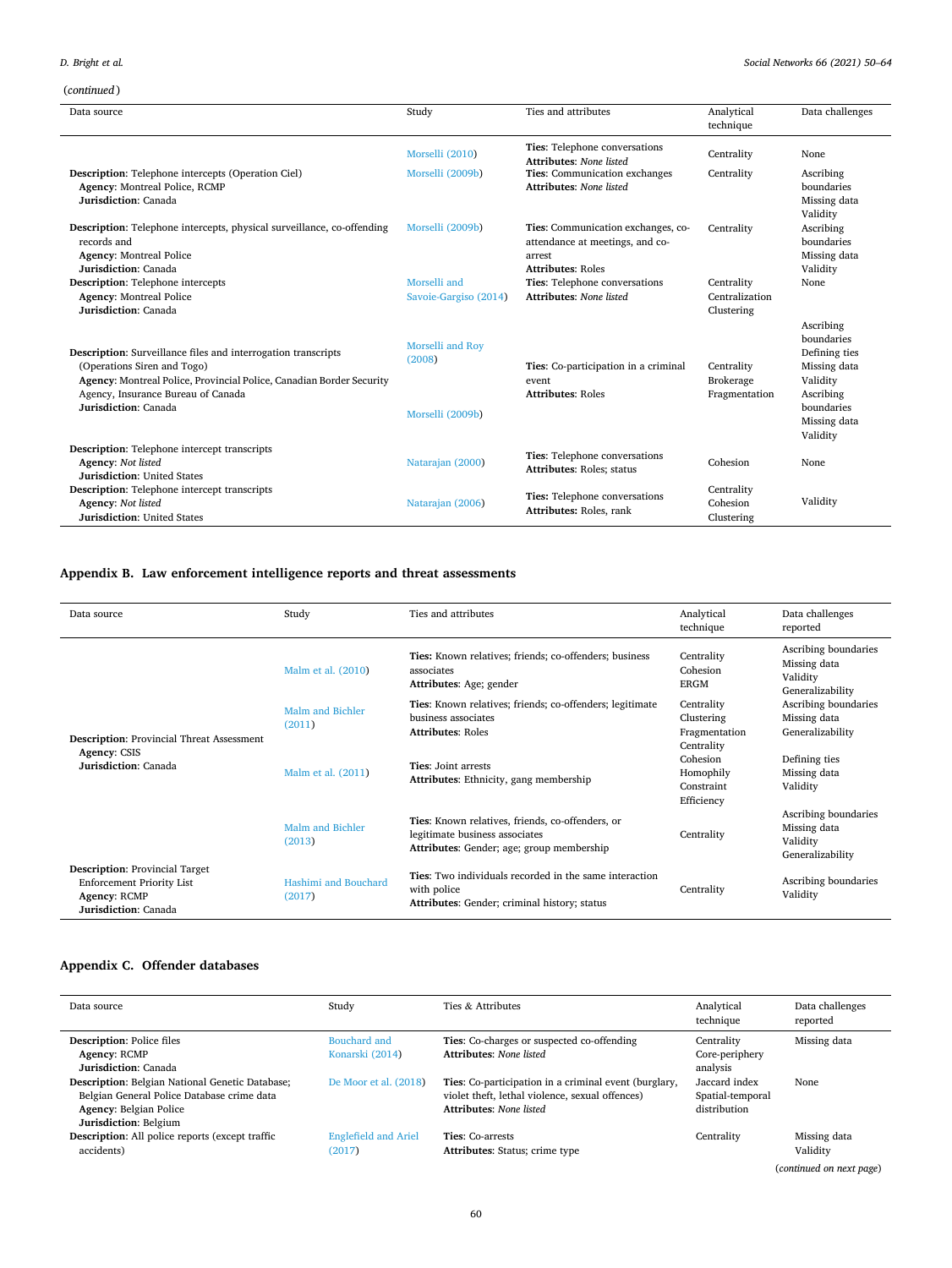## *D. Bright et al.*

# (*continued* )

| Data source                                                                                                                                                              | Study                                 | Ties & Attributes                                                                                                                                                                                                                          | Analytical<br>technique                  | Data challenges<br>reported                             |
|--------------------------------------------------------------------------------------------------------------------------------------------------------------------------|---------------------------------------|--------------------------------------------------------------------------------------------------------------------------------------------------------------------------------------------------------------------------------------------|------------------------------------------|---------------------------------------------------------|
| <b>Agency: Sacramento Police Department</b><br><b>Jurisdiction: United States</b>                                                                                        |                                       |                                                                                                                                                                                                                                            |                                          |                                                         |
| <b>Description:</b> John Jay and ARTIS Transnational<br>Terrorism Database<br>Agency: Investigating authorities<br>Jurisdiction: Indonesia; Philippines; Spain           | <b>Helfstein and Wright</b><br>(2011) | Ties: Evidence of a personal; professional<br>relationship<br>Attributes: Education; employment                                                                                                                                            | Cohesion<br>Clustering<br><b>ERGM</b>    | Generalizability                                        |
| Description: Drug crime data held at the Institute of<br>Canadian Urban Research Studies<br>Agency: RCMP (British Columbia)<br>Jurisdiction: Canada                      | <b>Iwanski and Frank</b><br>(2014)    | Ties: Co-participation in crime event (drugs)<br>Attributes: Age; gender; region; crime type; drug<br>type                                                                                                                                 | Centrality<br>Cohesion<br>Clustering     | Missing data<br>Validity                                |
| <b>Description:</b> Arrest and conviction records<br>Agency: London Metropolitan Police Service<br>Jurisdiction: United Kingdom                                          | <b>Grund and Densley</b><br>(2015)    | Ties: Co-participation in crime event<br><b>Attributes: Race</b>                                                                                                                                                                           | <b>EGRM</b>                              | Generalizability                                        |
| Description: Drug unit case files<br><b>Agency: Vancouver Police Department</b><br>Jurisdiction: Canada                                                                  | Malm et al. (2008)                    | Ties: Co-participation in criminal event; familial<br>relationship; suspected criminal association derived<br>from surveillance<br>Attributes: Age; gender; ethnicity; citizenship;<br>employment; mobility; criminal history; geolocation | Centrality<br>Regression                 | Missing data<br>Validity                                |
| Description: Corrections Network (CORNET)<br>Database<br>Agency: Not listed<br>Jurisdiction: Canada                                                                      | McCuish et al. (2014)                 | Ties: Co-accused (court order) of participating in<br>criminal event<br>Attributes: Criminal history; status; roles                                                                                                                        | Centrality<br>Cohesion                   | Ethics; Missing<br>data<br>Validity<br>Generalizability |
| Description: Police files relating to all crime events<br>Agency: Sûreté du Québec<br>Jurisdiction: Canada                                                               | Morselli et al. (2015)                | Ties: Co-participation in crime event<br>Attributes: offence type; age; gender                                                                                                                                                             | Centrality<br>Core-periphery<br>analysis | None                                                    |
| <b>Description:</b> Arrest database<br><b>Agency: Newark Police</b><br><b>Jurisdiction: United States</b>                                                                | Papachristos et al.<br>(2015)         | Ties: Co-participation in crime event<br>Attributes: Status, age, race, gender                                                                                                                                                             | Centrality<br>Cohesion                   | Missing data<br>Validity                                |
| Description: National Swedish Police Intelligence<br>database<br><b>Agency:</b> Swedish Police<br>Jurisdiction: Sweden                                                   | Rostami and<br>Mondani (2015)         | Ties: co-participation in crime event<br><b>Attributes: None listed</b>                                                                                                                                                                    | Centrality<br>Clustering                 | Negotiating access<br>Missing data<br>Validity          |
| Description: Swedish criminal register of suspected<br>offenders - misstankeregistret and the Swedish gang<br>database<br>Agency: Swedish Police<br>Jurisdiction: Sweden | Rostami and<br>Mondani (2019)         | Ties: Co-registration in a case<br>Attributes: Status; offence type                                                                                                                                                                        | Cohesion                                 | Missing data<br>Validity<br>Generalizability            |
| Description: Official dataset of notifiable criminal<br>events<br>Agency: A large UK police force<br>Jurisdiction: United Kingdom                                        | van Mastrigt and<br>Carrington (2014) | Ties: Co-participant in crime event<br>Attributes: Gender; age                                                                                                                                                                             | Homophily                                | Validity                                                |

## **Appendix D. Prosecution files**

| Data source                                                                                                                      | Study                                      | Ties and Attributes                                                                                                                                   | Analytical technique                         | Data challenges<br>reported                       |
|----------------------------------------------------------------------------------------------------------------------------------|--------------------------------------------|-------------------------------------------------------------------------------------------------------------------------------------------------------|----------------------------------------------|---------------------------------------------------|
| <b>Description:</b> Prosecution files<br>Agency: NSW Office of the Director<br>of Public Prosecutions<br>Jurisdiction: Australia | <b>Bright and</b><br><b>Delaney</b> (2013) | Ties: Relationship between two individuals<br><b>Attributes: Roles</b>                                                                                | Centrality<br>Cohesion                       | Validity                                          |
|                                                                                                                                  | Bright et al.<br>(2015a)                   | Ties: Co-attendance at meetings; telephone conversation;<br>exchange information or resources<br><b>Attributes: None listed</b>                       | Centrality<br>Cohesion                       | Defining ties<br>Missing data<br>Validity         |
|                                                                                                                                  | Bright et al.<br>(2015b)                   | Ties: Relationship between two individuals<br><b>Attributes: Resources</b>                                                                            | Centrality                                   | Missing data<br>Validity<br>Generalizability      |
|                                                                                                                                  | Bright et al.<br>(2017)                    | Ties: Co-attendance at meetings; telephone conversation;<br>exchange information or resources<br><b>Attributes: Resources</b>                         | Centrality<br>Fragmentation analysis         | Missing data<br>Validity                          |
|                                                                                                                                  | Bright et al.<br>(2018a)                   | Ties: meeting, telephone conversation, exchange<br>information or resources<br><b>Attributes:</b> roles                                               | Stochastic actor-oriented<br>models          | Defining ties<br>Missing data<br>Generalizability |
| <b>Description:</b> Prosecution files<br>Agency: Italian Prosecutor's Office<br><b>Jurisdiction:</b> Italy                       | Campana (2016)                             | Ties: Co-participation in crime event<br>Attributes: Gender; place of residence; nationality; age;<br>roles; stage of crime script; kinship; violence | Quadratic assignment<br>procedure regression | None                                              |
| Description: Indictments<br>Agency: Anti-mafia Prosecutor's<br>office<br>Jurisdiction: Italy                                     | Campana (2018)                             | Ties: Co-participation in crime event<br>Attributes: Gender; stage of journey; task; roles                                                            | Quadratic assignment<br>procedure regression | None                                              |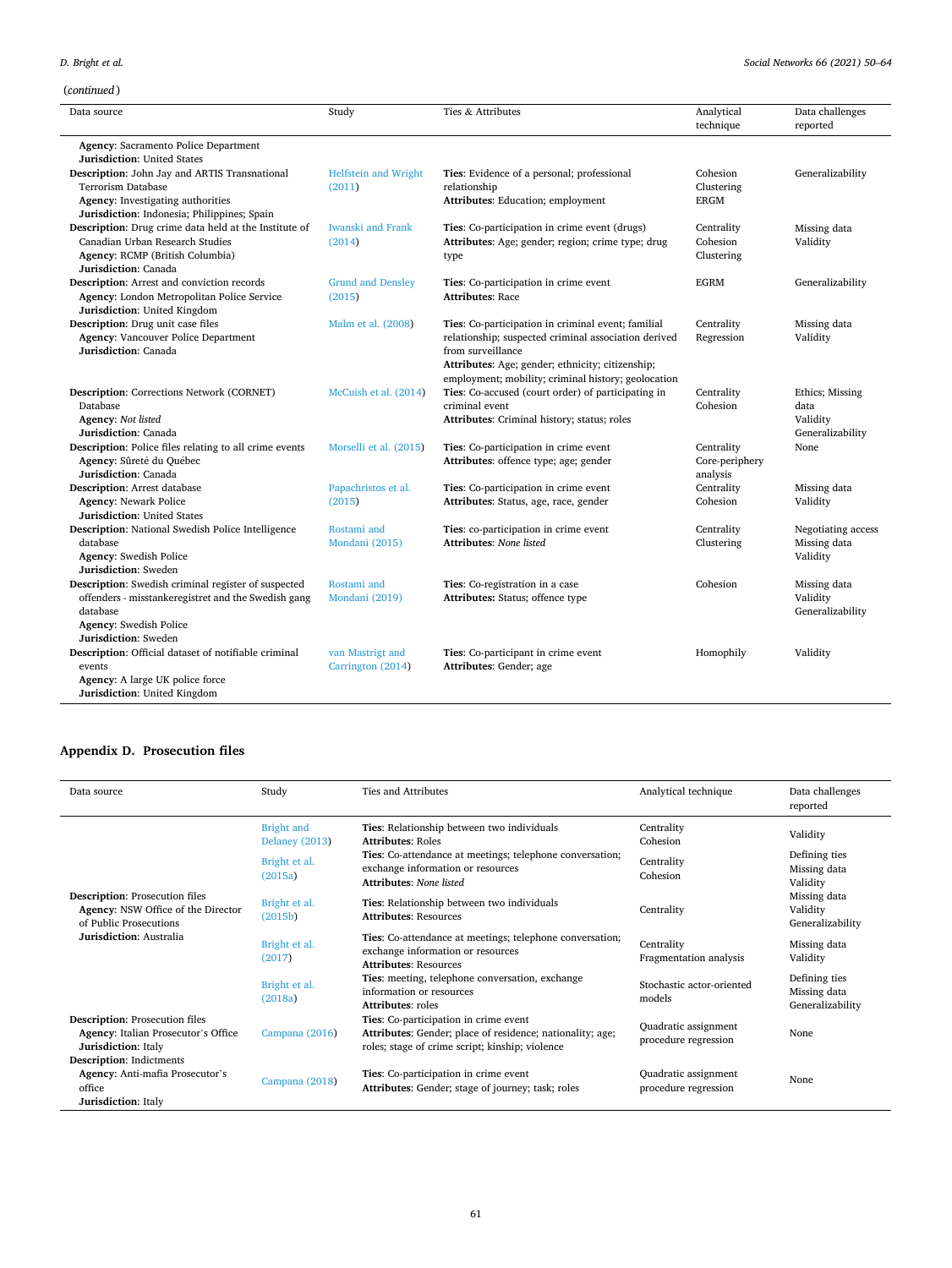## **Appendix E. Court files**

| Data source                                                                                                                                                                          | Study                               | Ties and attributes                                                                                                                                                                                                                   | Analytical<br>technique                    | Data challenges                                          |
|--------------------------------------------------------------------------------------------------------------------------------------------------------------------------------------|-------------------------------------|---------------------------------------------------------------------------------------------------------------------------------------------------------------------------------------------------------------------------------------|--------------------------------------------|----------------------------------------------------------|
| <b>Description:</b> Court files<br>Agency: Los Angeles County court                                                                                                                  | Bichler et al.<br>(2017)            | Ties: Offender commits violence act against victim<br><b>Attributes: Status</b>                                                                                                                                                       | Centrality<br>Cohesion<br>Jaccard index    | Missing data<br>Generalizability                         |
| <b>Jurisdiction: United States</b>                                                                                                                                                   | <b>Randle and Bichler</b><br>(2017) | Ties: Offender commits violence act against victim<br><b>Attributes: Status</b>                                                                                                                                                       | Triad census<br>Centrality<br>Transitivity | None                                                     |
| Description: Court case files<br>Agency: Not listed<br><b>Jurisdiction: United States</b>                                                                                            | Denton (2016)                       | Ties: Co-participation in crime event<br><b>Attributes: Gender</b>                                                                                                                                                                    | Centrality                                 | Missing data<br>Validity                                 |
| Description: Documents and exhibits<br>from cases<br><b>Agency: United States District Court</b><br>Jurisdiction: United States                                                      | Hofmann and<br>Gallupe (2015)       | Ties: Communication<br><b>Attributes: Roles</b>                                                                                                                                                                                       | Centrality<br>Centralization<br>Clustering | Ascribing<br>boundaries<br>Missing data<br>Validity      |
| <b>Description:</b> Written decisions<br><b>Agency: United States District Court</b><br><b>Jurisdiction: United States</b>                                                           | Athey and<br>Bouchard (2013)        | Ties: Positive relation between two actors<br><b>Attributes: Roles</b>                                                                                                                                                                | Cohesion<br>Clustering<br><b>Brokerage</b> | Ascribing<br>boundaries<br>Missing data<br>Validity      |
|                                                                                                                                                                                      | Calderoni (2012)                    | Ties: Individuals talked or met; telephone conversations; co-<br>attendance at meetings<br>Attributes: Tasks; status                                                                                                                  | Centrality<br>Cohesion<br>Centralization   | Validity                                                 |
| Description: Court orders issued by<br>preliminary investigation judge<br>Agency: Court of Milan                                                                                     | Calderoni (2014a)                   | Ties: Individuals talked or met; telephone conversations; co-<br>attendance at meetings<br>Attributes: Tasks; status; rank                                                                                                            | Centrality                                 | Missing data                                             |
| Jurisdiction: Italy                                                                                                                                                                  | Calderoni (2014b)                   | Ties: Individuals talked or met; telephone conversations; co-<br>attendance at meetings<br>Attributes: Tasks; status; rank                                                                                                            | Centrality                                 | Missing data<br>Validity                                 |
|                                                                                                                                                                                      | Calderoni (2015)                    | <b>Ties: Meetings</b><br><b>Attributes: Roles</b>                                                                                                                                                                                     | Centrality                                 | Missing data                                             |
| Description: Court documents<br>Agency: Not listed<br>Jurisdiction: Italy                                                                                                            | Agreste et al.<br>(2016)            | Ties: Telephone conversations<br><b>Attributes: Rank</b>                                                                                                                                                                              | Centrality<br>Fragmentation                | Missing data<br>Validity<br>Generalizability             |
|                                                                                                                                                                                      | Bright et al. (2012)                | Ties: Exchange of information; orders; goods; money or drugs<br><b>Attributes: Roles</b>                                                                                                                                              | Centrality<br>Cohesion                     | Ethics<br>Generalizability                               |
|                                                                                                                                                                                      | Bright et al. (2014)                | Ties: Exchange of information; orders; goods, money or drugs<br><b>Attributes: Roles</b>                                                                                                                                              | Centrality<br>Fragmentation                | Defining ties<br>Missing data<br>Validity                |
| <b>Description:</b> Judicial sentencing remarks<br>Agency: NSW criminal courts                                                                                                       | <b>Bright (2015)</b>                | Ties: Exchange of information, orders, goods, money or drugs<br><b>Attributes: Roles</b>                                                                                                                                              | Centrality                                 | None                                                     |
| Jurisdiction: Australia                                                                                                                                                              | Bright et al.<br>(2018b)            | Ties: Co-participation in extremist or terrorist acts<br>Attributes: None listed                                                                                                                                                      | Centrality                                 | Missing data<br>Validity                                 |
|                                                                                                                                                                                      | Hughes et al.<br>(2017)             | Ties: Co-participation in crime event<br><b>Attributes: Roles</b>                                                                                                                                                                     | Centrality<br>Cohesion                     | Missing data<br>Validity<br>Generalizability             |
| Description: Court transcripts<br>Agency: Supreme Court of New South<br>Wales; Supreme Court of Victoria<br>Jurisdiction: Australia                                                  | Harris-Hogan<br>(2013)              | Ties: Family; friend and acquaintance; attending meeting; exchanging<br>telephone or email correspondence; travelling together; co-<br>participation in training exercises; co-purchasing equipment<br><b>Attributes: None listed</b> | Sociogram only                             | None                                                     |
| Description: Federal court records from<br>Public Access to Court Electronic<br>Records (PACER)<br><b>Agency:</b> United States Federal Courts<br><b>Jurisdiction:</b> United States | Jones et al. (2018)                 | Ties: Co-participation in crime event<br>Attributes: Gender; age; prior arrests; residency; location of crime;<br>rank; prior criminal convictions; roles                                                                             | Centrality<br>Faction analysis             | Ascribing<br>boundaries<br>Defining ties<br>Missing data |

## **Appendix F. Departmental inquiries or commissions**

| Data source                                                                                                               | Study                                            | Ties and attributes                                                                                                                                                                  | Analytical technique                             | Data challenges reported                 |
|---------------------------------------------------------------------------------------------------------------------------|--------------------------------------------------|--------------------------------------------------------------------------------------------------------------------------------------------------------------------------------------|--------------------------------------------------|------------------------------------------|
| <b>Description:</b> Fitzgerald Inquiry Final report<br><b>Agency:</b> Government of Queensland<br>Jurisdiction: Australia | Lauchs et al. $(2011)$<br>Lauchs et al. $(2012)$ | Ties: Bribe, payment, corrupt support, multi-relational<br><b>Attributes: None listed</b><br>Ties: Bribes, transference of bribes, corrupt support<br><b>Attributes:</b> None listed | Centrality<br>Cohesion<br>Centrality<br>Cohesion | Missing data<br>Validity<br>Missing data |

## **Appendix G. Multiple criminal justice sources**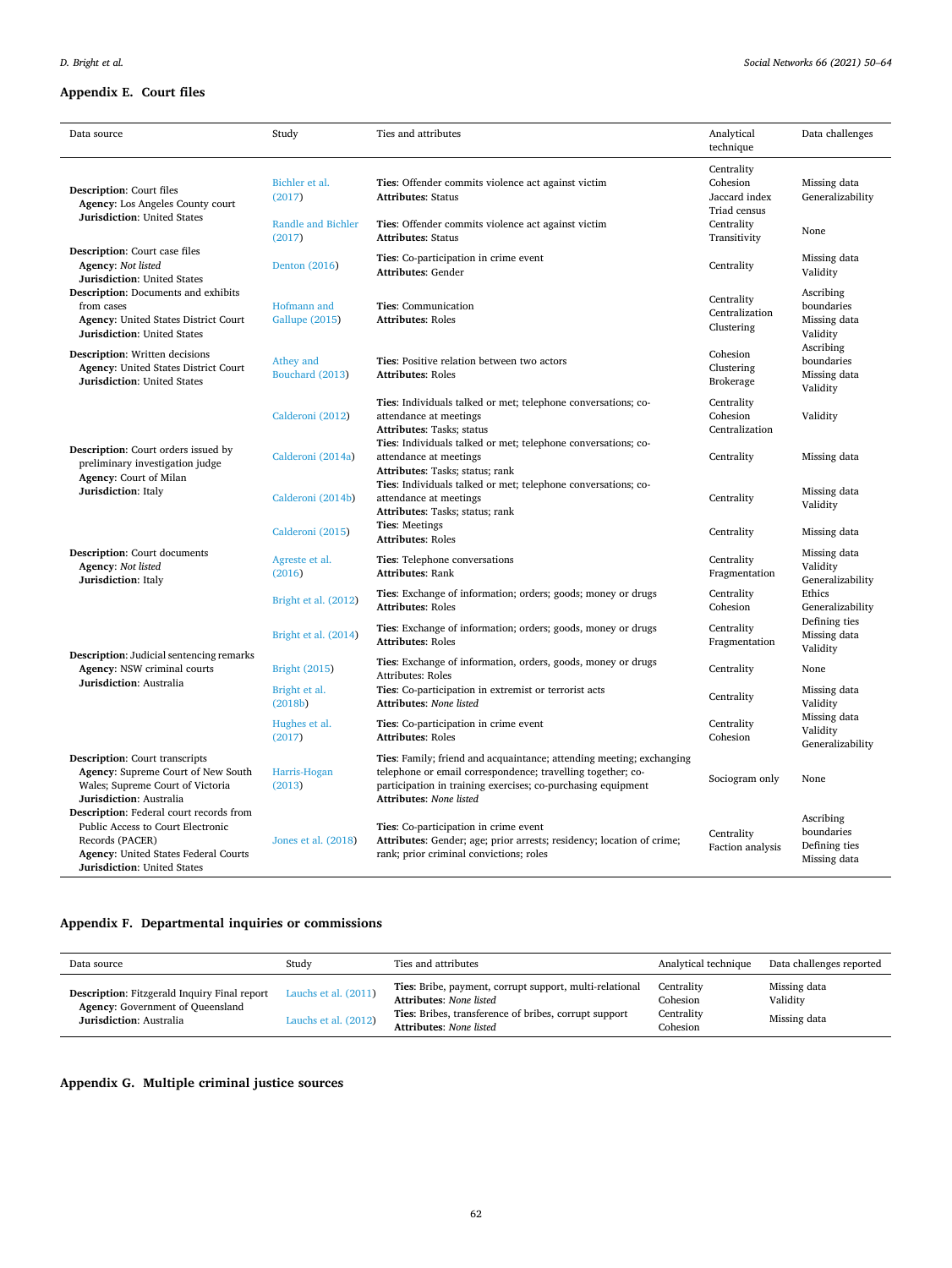<span id="page-13-0"></span>

| Data source                                                                                                                                                                                                                                                                                                            | Study                               | Ties & Attributes                                                                                                                                                                 | Analytical<br>technique                    | Data<br>challenges<br>reported                      |
|------------------------------------------------------------------------------------------------------------------------------------------------------------------------------------------------------------------------------------------------------------------------------------------------------------------------|-------------------------------------|-----------------------------------------------------------------------------------------------------------------------------------------------------------------------------------|--------------------------------------------|-----------------------------------------------------|
| Description: US extremist crime database<br>Agency: Department of Homeland Security<br><b>Jurisdiction: United States</b>                                                                                                                                                                                              | Belli et al. (2015)                 | Ties: some sort of social connection (e.g. business<br>partnerships, relatives, neighbors and acquaintances)<br>functional to the conspiracy<br>Attributes: Gender; status; roles | Centrality<br>Cohesion<br>Centralization   | Ascribing<br>boundaries<br>Missing data             |
| Description: Investigative records (Projects Caviar, Siren,<br>Togo, Ciel); Court files (judicial documents from of<br>Milan)<br>Agency: Montreal Police; RCMP; Sûreté du Québec;<br>Canadian Border Security Agency; Insurance Bureau of<br>Canada; Anti-Mafia District Directorate<br>Jurisdiction: Canada and Italy | Berlusconi (2013)                   | Ties: Telephone conversations<br>Attributes: None listed                                                                                                                          | Centrality<br>Cohesion                     | Missing data<br>Validity                            |
| <b>Description:</b> Departmental inquiry or commissions;<br>Investigative files                                                                                                                                                                                                                                        | Papachristos and<br>Smith (2013)    | Ties: Co-occurrence of names in a record<br><b>Attributes: None listed</b>                                                                                                        | Cohesion                                   | Ascribing<br>boundaries                             |
| Agency: Chicago Crime Commission; Federal Bureau of<br>Investigation<br><b>Jurisdiction: United States</b><br>Description: Court transcripts, listening device transcripts<br>Agency: Supreme Court of Victoria; Vitoria Police<br>Jurisdiction: Australia                                                             | Smith and<br>Papachristos<br>(2016) | Ties: Co-occurrence of names in a record<br>Attributes: Ethnicity; occupation; gender                                                                                             | Cohesion<br><b>ERGM</b>                    | Missing data                                        |
|                                                                                                                                                                                                                                                                                                                        | Harris-Hogan<br>(2013)              | Ties: Relationship exists between two individuals<br><b>Attributes: Status</b>                                                                                                    | Core-periphery<br>analysis<br>Cliques      | None                                                |
| Description: Investigative records; Arrest records<br><b>Agency: Dutch Police</b><br><b>Jurisdiction: Netherlands</b>                                                                                                                                                                                                  | Duijn et al. (2014)                 | Ties: All criminal relationships<br><b>Attributes: Roles</b>                                                                                                                      | Centrality<br>Fragmentation                | Ascribing<br>boundaries<br>Missing data<br>Validity |
| Description: judicial documents from pre-trial detention<br>orders; investigation reports<br>Agency: Tribunal of Florence; Special Operations Group<br>of the Carabinieri<br>Jurisdiction: Italy                                                                                                                       | Costa (2017)                        | Ties: Telephone conversations, co-attendance at<br>meetings, business relationships<br><b>Attributes: Roles</b>                                                                   | Cohesion<br>Centrality<br><b>Brokerage</b> | None                                                |
| Description: Court documents and federal indictments;<br>Investigative records<br>Agency: United States Federal Courts; Federal Bureau of<br>Investigation<br><b>Jurisdiction: United States</b>                                                                                                                       | <b>Meyers (2017)</b>                | Ties: Co-participation in criminal charges<br>Attributes: Geographic location, criminal charges,<br>gender, age, family relationships, country of origin,<br>case outcome         | Centrality                                 | Missing data                                        |

#### **References**

- [Agreste, S., Catanese, S., De Meo, P., Ferrara, E., Fiumara, G., 2016. Network structure](http://refhub.elsevier.com/S0378-8733(21)00014-9/sbref0005)  [and resilience of Mafia syndicates. Inf. Sci. 351, 30](http://refhub.elsevier.com/S0378-8733(21)00014-9/sbref0005)–47.
- [Athey, N.C., Bouchard, M., 2013. The BALCO scandal: the social structure of a steroid](http://refhub.elsevier.com/S0378-8733(21)00014-9/sbref0010)  [distribution network. Glob. Crime 14 \(2](http://refhub.elsevier.com/S0378-8733(21)00014-9/sbref0010)–3), 216–237.
- [Becker, H., 1963. Outsiders: Studies in the Sociology of Deviance. Free Press, New York.](http://refhub.elsevier.com/S0378-8733(21)00014-9/sbref0015)
- [Belli, R., Freilich, J., Chermak, S., Boyd, K., 2015. Exploring the crime](http://refhub.elsevier.com/S0378-8733(21)00014-9/sbref0020)-terror nexus in [the United States: a social network analysis of a Hezbollah network involved in trade](http://refhub.elsevier.com/S0378-8733(21)00014-9/sbref0020)  [diversion. Dyn. Asymmetric Confl. 8 \(3\), 263](http://refhub.elsevier.com/S0378-8733(21)00014-9/sbref0020)–281.
- [Berlusconi, G., 2013. Do all the pieces matter? Assessing the reliability of law](http://refhub.elsevier.com/S0378-8733(21)00014-9/sbref0025) [enforcement data sources for the network analysis of wire taps. Glob. Crime 14 \(1\),](http://refhub.elsevier.com/S0378-8733(21)00014-9/sbref0025)  61–[81](http://refhub.elsevier.com/S0378-8733(21)00014-9/sbref0025).
- [Bichler, G., Norris, A., Dmello, J.R., Randle, J., 2017. The impact of civil gang injunctions](http://refhub.elsevier.com/S0378-8733(21)00014-9/sbref0030)  [on networked violence between the bloods and the crips. Crime Delinq. 65 \(7\),](http://refhub.elsevier.com/S0378-8733(21)00014-9/sbref0030) 875–[915](http://refhub.elsevier.com/S0378-8733(21)00014-9/sbref0030).
- [Borgatti, S.P., Everett, M.G., 2006. A graph-theoretic perspective on centrality. Soc.](http://refhub.elsevier.com/S0378-8733(21)00014-9/sbref0035) [Netw. 28 \(4\), 466](http://refhub.elsevier.com/S0378-8733(21)00014-9/sbref0035)–484.
- [Bouchard, M., Konarski, R., 2014. Assessing the core membership of a youth gang from](http://refhub.elsevier.com/S0378-8733(21)00014-9/sbref0040)  [its co-offending network. In: Morselli, Carlo \(Ed.\), Crime and Networks. Routledge,](http://refhub.elsevier.com/S0378-8733(21)00014-9/sbref0040)  [New York, pp. 81](http://refhub.elsevier.com/S0378-8733(21)00014-9/sbref0040)–91.
- [Bouchard, M., Malm, A., 2016. Social Network Analysis and its Contribution to Research](http://refhub.elsevier.com/S0378-8733(21)00014-9/sbref0045)  [on Crime and Criminal Justice. Oxford Handbooks Online.](http://refhub.elsevier.com/S0378-8733(21)00014-9/sbref0045)
- [Brewer, R., 2017. Controlling crime through networks. In: Drahos, P. \(Ed.\), Regulatory](http://refhub.elsevier.com/S0378-8733(21)00014-9/sbref0050)  [Theory: Foundations and Applications. ANU Press, Canberra.](http://refhub.elsevier.com/S0378-8733(21)00014-9/sbref0050)
- [Bright, D., 2015. Identifying key actors in criminal networks: the relative value of node](http://refhub.elsevier.com/S0378-8733(21)00014-9/sbref0055)  [position and role. In: Malm, A., Bichler, G. \(Eds.\), Preventing Crime with Network](http://refhub.elsevier.com/S0378-8733(21)00014-9/sbref0055)  [Analysis. Lynne Rienner Publishers. Crime Prevention Studies](http://refhub.elsevier.com/S0378-8733(21)00014-9/sbref0055).
- [Bright, D., Delaney, J., 2013. Evolution of a drug trafficking network: mapping changes](http://refhub.elsevier.com/S0378-8733(21)00014-9/sbref0060)  [in network structure and function across time. Glob. Crime 14 \(2](http://refhub.elsevier.com/S0378-8733(21)00014-9/sbref0060)–3), 238–260.
- [Bright, D., Ritter, A., 2010. Retail price as an outcome measure for the effectiveness of](http://refhub.elsevier.com/S0378-8733(21)00014-9/sbref0065)  [drug law enforcement. Int. J. Drug Policy 21 \(5\), 359](http://refhub.elsevier.com/S0378-8733(21)00014-9/sbref0065)–363.
- [Bright, D., Hughes, C., Chalmers, J., 2012. Illuminating dark networks: a social network](http://refhub.elsevier.com/S0378-8733(21)00014-9/sbref0070)  [analysis of an Australian drug trafficking syndicate. Crime Law Soc. Change 57 \(2\),](http://refhub.elsevier.com/S0378-8733(21)00014-9/sbref0070)  151–[176](http://refhub.elsevier.com/S0378-8733(21)00014-9/sbref0070).
- [Bright, D., Greenhill, C., Levenkova, N., 2014. Dismantling criminal networks: Can node](http://refhub.elsevier.com/S0378-8733(21)00014-9/sbref0075)  [attributes play a role? In: Morselli, C. \(Ed.\), Crime and Networks. Routledge, New](http://refhub.elsevier.com/S0378-8733(21)00014-9/sbref0075) [York, pp. 148](http://refhub.elsevier.com/S0378-8733(21)00014-9/sbref0075)–162.
- [Bright, D., Greenhill, C., Ritter, A., Morselli, C., 2015a. Networks within networks: using](http://refhub.elsevier.com/S0378-8733(21)00014-9/sbref0080)  [multiple link types to examine network structure and identify key actors in a drug](http://refhub.elsevier.com/S0378-8733(21)00014-9/sbref0080) [trafficking operation. Glob. Crime 16 \(3\), 219](http://refhub.elsevier.com/S0378-8733(21)00014-9/sbref0080)–237.
- [Bright, D., Greenhill, C., Reynolds, M., Ritter, A., Morselli, C., 2015b. The use of actor](http://refhub.elsevier.com/S0378-8733(21)00014-9/sbref0085)[level attributes and centrality measures to identify key actors. J. Contemp. Crim.](http://refhub.elsevier.com/S0378-8733(21)00014-9/sbref0085)  [Justice 31 \(3\), 262](http://refhub.elsevier.com/S0378-8733(21)00014-9/sbref0085)–278.
- [Bright, D., Greenhill, C., Britz, T., Ritter, A., Morselli, C., 2017. Criminal network](http://refhub.elsevier.com/S0378-8733(21)00014-9/sbref0090) [vulnerabilities and adaptations. Glob. Crime 18 \(4\), 424](http://refhub.elsevier.com/S0378-8733(21)00014-9/sbref0090)–441.
- [Bright, D., Koskinen, J., Malm, A., 2018a. Illicit network dynamics: the formation and](http://refhub.elsevier.com/S0378-8733(21)00014-9/sbref0095)  [evolution of a drug trafficking network. J. Quant. Criminol. 35 \(2\), 237](http://refhub.elsevier.com/S0378-8733(21)00014-9/sbref0095)–258.
- Bright, D., Whelan, C., Harris-Hogan, S., 2018b. On the durability of terrorist networks: [revealing the hidden connections between jihadist cells. Stud. Confl. Terror. 1](http://refhub.elsevier.com/S0378-8733(21)00014-9/sbref0100)–19.
- [Burcher, M., Whelan, C., 2015. Social network analysis and small group 'dark](http://refhub.elsevier.com/S0378-8733(21)00014-9/sbref0105)' networks: [an analysis of the London bombers and the problem of 'fuzzy](http://refhub.elsevier.com/S0378-8733(21)00014-9/sbref0105)' boundaries. Glob. [Crime 16 \(2\), 104](http://refhub.elsevier.com/S0378-8733(21)00014-9/sbref0105)–122.
- [Calderoni, F., 2012. The structure of drug trafficking mafias: the 'Ndrangheta and](http://refhub.elsevier.com/S0378-8733(21)00014-9/sbref0110) [cocaine. Crime Law Soc. Change 58 \(3\), 321](http://refhub.elsevier.com/S0378-8733(21)00014-9/sbref0110)–349.
- [Calderoni, F., 2014a. Strategic positioning in mafia networks. In: Morselli, C. \(Ed.\),](http://refhub.elsevier.com/S0378-8733(21)00014-9/sbref0115)  [Crime and Networks. Criminology and Justice Studies Series. Routledge.](http://refhub.elsevier.com/S0378-8733(21)00014-9/sbref0115)
- [Calderoni, F., 2014b. Predicting organized crime leaders. In: Bichler, G., Malm, A. \(Eds.\),](http://refhub.elsevier.com/S0378-8733(21)00014-9/sbref0120)  [Disrupting Criminal Networks: Network Analysis in Crime Prevention. London First](http://refhub.elsevier.com/S0378-8733(21)00014-9/sbref0120)  [Forum Press, pp. 89](http://refhub.elsevier.com/S0378-8733(21)00014-9/sbref0120)–110.
- [Calderoni, F., 2015. Predicting organized crime leaders. In: Bichler, G., Malm, A. \(Eds.\),](http://refhub.elsevier.com/S0378-8733(21)00014-9/sbref0125)  [Disrupting Criminal Networks: Network Analysis in Crime Prevention. London First](http://refhub.elsevier.com/S0378-8733(21)00014-9/sbref0125)  [Forum Press, pp. 89](http://refhub.elsevier.com/S0378-8733(21)00014-9/sbref0125)–110.
- [Campana, P., 2016. The structure of human trafficking: lifting the bonnet on a Nigerian](http://refhub.elsevier.com/S0378-8733(21)00014-9/sbref0130)  [transnational network. Br. J. Criminol. 56 \(1\), 68](http://refhub.elsevier.com/S0378-8733(21)00014-9/sbref0130)–86.
- [Campana, P., 2018. Out of Africa: the organization of migrant smuggling across the](http://refhub.elsevier.com/S0378-8733(21)00014-9/sbref0135)  [Mediterranean. Eur. J. Criminol. 15, 481](http://refhub.elsevier.com/S0378-8733(21)00014-9/sbref0135)–502.
- [Campana, P., Varese, F., 2012. Listening to the wire: criteria and techniques for the](http://refhub.elsevier.com/S0378-8733(21)00014-9/sbref0140)  [quantitative analysis of phone intercepts. Trends Organ. Crime 15 \(1\), 13](http://refhub.elsevier.com/S0378-8733(21)00014-9/sbref0140)–30.
- [Carley, K., 2015. Open source exploitation for understanding covert networks. In:](http://refhub.elsevier.com/S0378-8733(21)00014-9/sbref0145)  [Gerdes, L. \(Ed.\), Illuminating Dark Networks: The Study of Clandestine Groups and](http://refhub.elsevier.com/S0378-8733(21)00014-9/sbref0145)  [Organizations. Cambridge University Press, New York, pp. 103](http://refhub.elsevier.com/S0378-8733(21)00014-9/sbref0145)–122.
- [Cockbain, E., Brayley, H., Laycock, G., 2011. Exploring internal child sex trafficking](http://refhub.elsevier.com/S0378-8733(21)00014-9/sbref0150) [networks using social network analysis. Policing 5 \(2\), 144](http://refhub.elsevier.com/S0378-8733(21)00014-9/sbref0150)–157.
- [Costa, J., 2017. Networks and illicit associations in corrupt exchanges: representing a](http://refhub.elsevier.com/S0378-8733(21)00014-9/sbref0155)  [gelatinous system in Italy. Glob. Crime 18 \(4\), 353](http://refhub.elsevier.com/S0378-8733(21)00014-9/sbref0155)–374.
- [De Moor, S., Vandeviver, C., Vander Beken, T., 2018. Integrating police-recorded crime](http://refhub.elsevier.com/S0378-8733(21)00014-9/sbref0160)  [data and DNA data to study serial co-offending behaviour. Eur. J. Criminol. 15 \(5\),](http://refhub.elsevier.com/S0378-8733(21)00014-9/sbref0160)  632–[651](http://refhub.elsevier.com/S0378-8733(21)00014-9/sbref0160).
- Décary-Hétu, D., 2014. Information exchange paths in IRC hacking chat rooms. In: [Morselli, Carlo \(Ed.\), Crime and Networks. Routledge, New York, pp. 218](http://refhub.elsevier.com/S0378-8733(21)00014-9/sbref0165)–230.